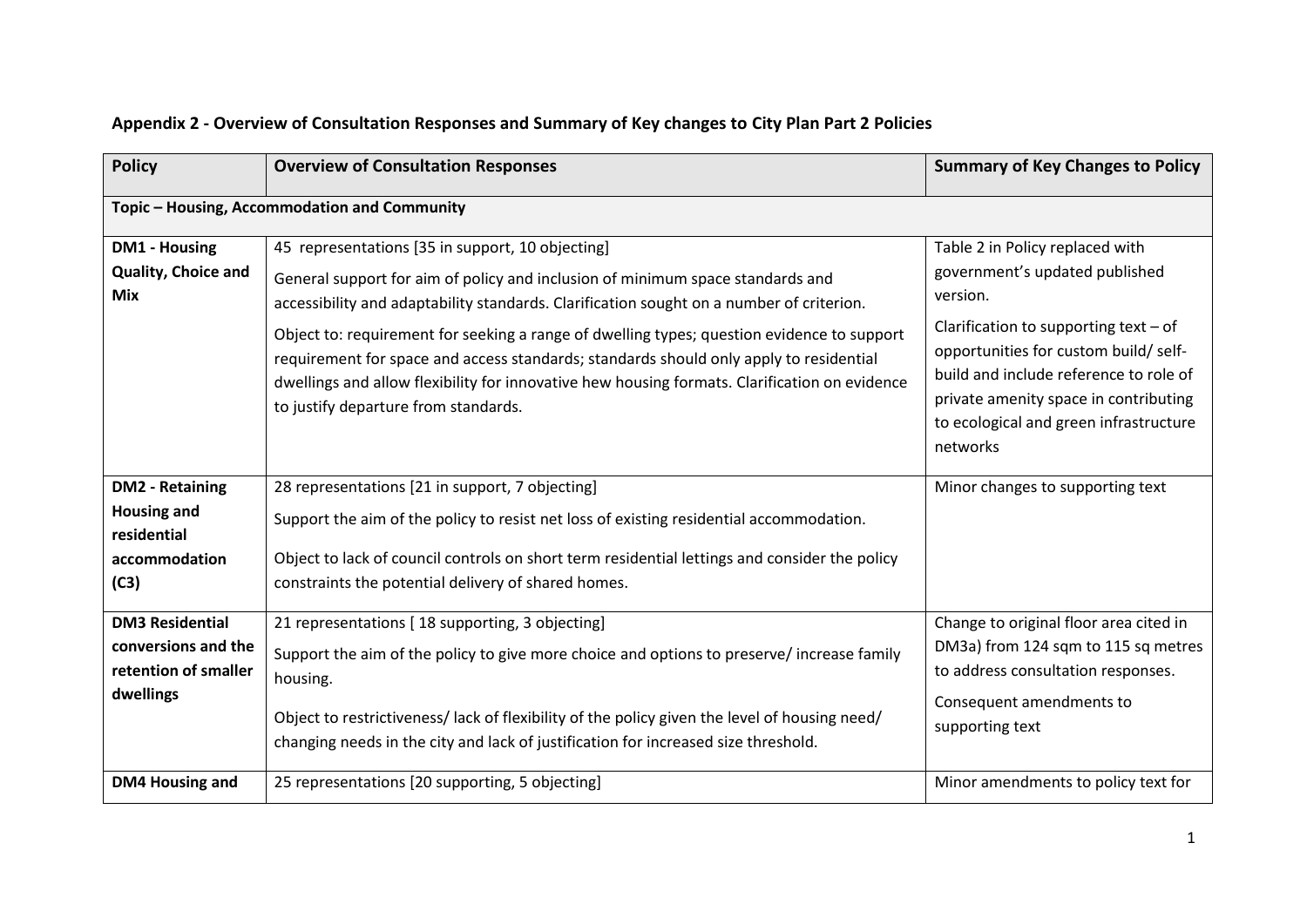| <b>Accommodation for</b><br><b>Older Persons</b>                                              | Policy allows for range of different housing/accommodation suited to meet the differing<br>needs of older people and responds to growth in elderly people. In line with government<br>guidance and B&H Economic Strategy<br>Object - require robust assessment of need and justification for affordable housing<br>requirement. Ensure older people can remain within the same neighbourhood. | clarity: need to meet identified need;<br>provision of internal/external space<br>and reference to good practice design<br>principles.<br>Amendments to supporting text to<br>reflect conclusions of Older People's<br>Housing Needs Assessment study<br>including the need to plan for a wide<br>mix of accommodation options and<br>the amounts of different types of<br>accommodation that will be required.<br>Clarification that accommodation falls<br>within both C2 and C3. |
|-----------------------------------------------------------------------------------------------|-----------------------------------------------------------------------------------------------------------------------------------------------------------------------------------------------------------------------------------------------------------------------------------------------------------------------------------------------------------------------------------------------|-------------------------------------------------------------------------------------------------------------------------------------------------------------------------------------------------------------------------------------------------------------------------------------------------------------------------------------------------------------------------------------------------------------------------------------------------------------------------------------|
| <b>DM5 - Supported</b><br><b>Accommodation</b><br>(Specialist and<br><b>Vulnerable Needs)</b> | 17 representations [15 supporting, 2 objecting]<br>Support - policy aim sensible and would accord with the Brighton & Hove Economic<br>Strategy.<br>Object - policy should be strengthened to ensure needs are met within city boundaries and<br>ensure people are not isolated. Question whether all of wording of policy is necessary/clear.                                                | Whilst still resisting loss the policy<br>now includes criteria that set out the<br>circumstances under which loss of<br>residential accommodation for people<br>with special needs will be allowed.<br>Clarification in supporting text of<br>application of policy.                                                                                                                                                                                                               |
| <b>DM6 - Build To Rent</b><br><b>Housing</b>                                                  | 25 representations [18 supporting, 7 objecting]<br>Support - will add to diversity of housing mix and quality. Support but request greater<br>flexibility/ better reflect distinct nature of Build to Rent. 40% affordable housing provision<br>unrealistic.<br>Object - policy too restrictive (ownership/on-site management and tenancies) lacks clarity/                                   | Deletion of criteria relating to avoiding<br>an over-concentation of build to rent<br>within strategic allocations.<br>Amendment to affordable housing<br>criteria, confirming that up to 20%<br>affordable housing at genuinely                                                                                                                                                                                                                                                    |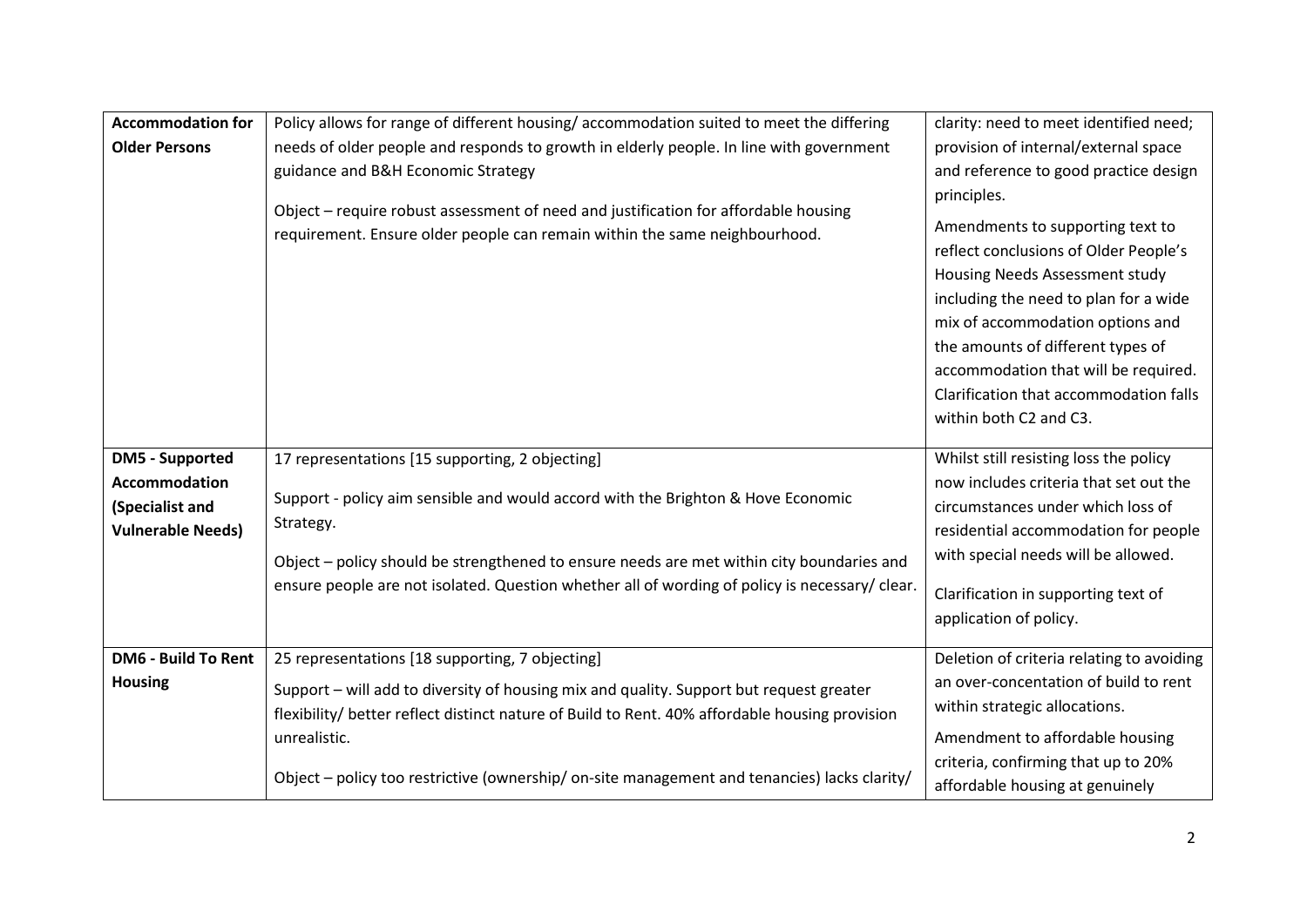|                                               | justification on reference to avoiding 'over-concentration' of build to rent housing;<br>requirement for self-contained units. Affordable rents should be provided at genuinely<br>affordable level.                                                                                                      | affordable rents will be sought subject<br>to viability.<br>Updates to supporting text regarding<br>rent levels and proportion of<br>affordable housing.<br>Updates to supporting text regarding<br>viability background evidence<br>undertaken. |
|-----------------------------------------------|-----------------------------------------------------------------------------------------------------------------------------------------------------------------------------------------------------------------------------------------------------------------------------------------------------------|--------------------------------------------------------------------------------------------------------------------------------------------------------------------------------------------------------------------------------------------------|
| DM7 - Houses in<br><b>Multiple Occupation</b> | 37 representations [22 supporting, 15 objecting]                                                                                                                                                                                                                                                          | No change to policy.                                                                                                                                                                                                                             |
| (HMOs)                                        | Support - general support for policy criteria. Space standards should be included in the<br>policy.                                                                                                                                                                                                       | Clarification in supporting text on the<br>size of communal living space.                                                                                                                                                                        |
|                                               | Object - policy will reduce range of housing available to residents and disproportionately<br>affect specific groups of residents; policy requirements unduly onerous and planning<br>benefits unclear. Some respondents considered criteria not sufficiently robust to maintain<br>balanced communities. |                                                                                                                                                                                                                                                  |
| <b>DM8 - Purpose Built</b>                    | 30 representations [16 supporting, 14 objecting]                                                                                                                                                                                                                                                          | Through additional criterion                                                                                                                                                                                                                     |
| <b>Student</b><br><b>Accommodation</b>        | Support – general support for policy, some seeking clarification on requirements for outdoor<br>amenity space and more flexibility on on-site security and length of tenancy requirements.                                                                                                                | clarification of communal space<br>requirements for cluster flats and<br>studio flats                                                                                                                                                            |
|                                               | Object $-$ question the justification for some of the policy requirements $-$ provision of cluster<br>units, whole academic year occupancy and 24 hour security.                                                                                                                                          | Replacing requirement for 'on-site'<br>security presence with effective and<br>'appropriate' provision.                                                                                                                                          |
|                                               |                                                                                                                                                                                                                                                                                                           | Removal of requirement for tenancy                                                                                                                                                                                                               |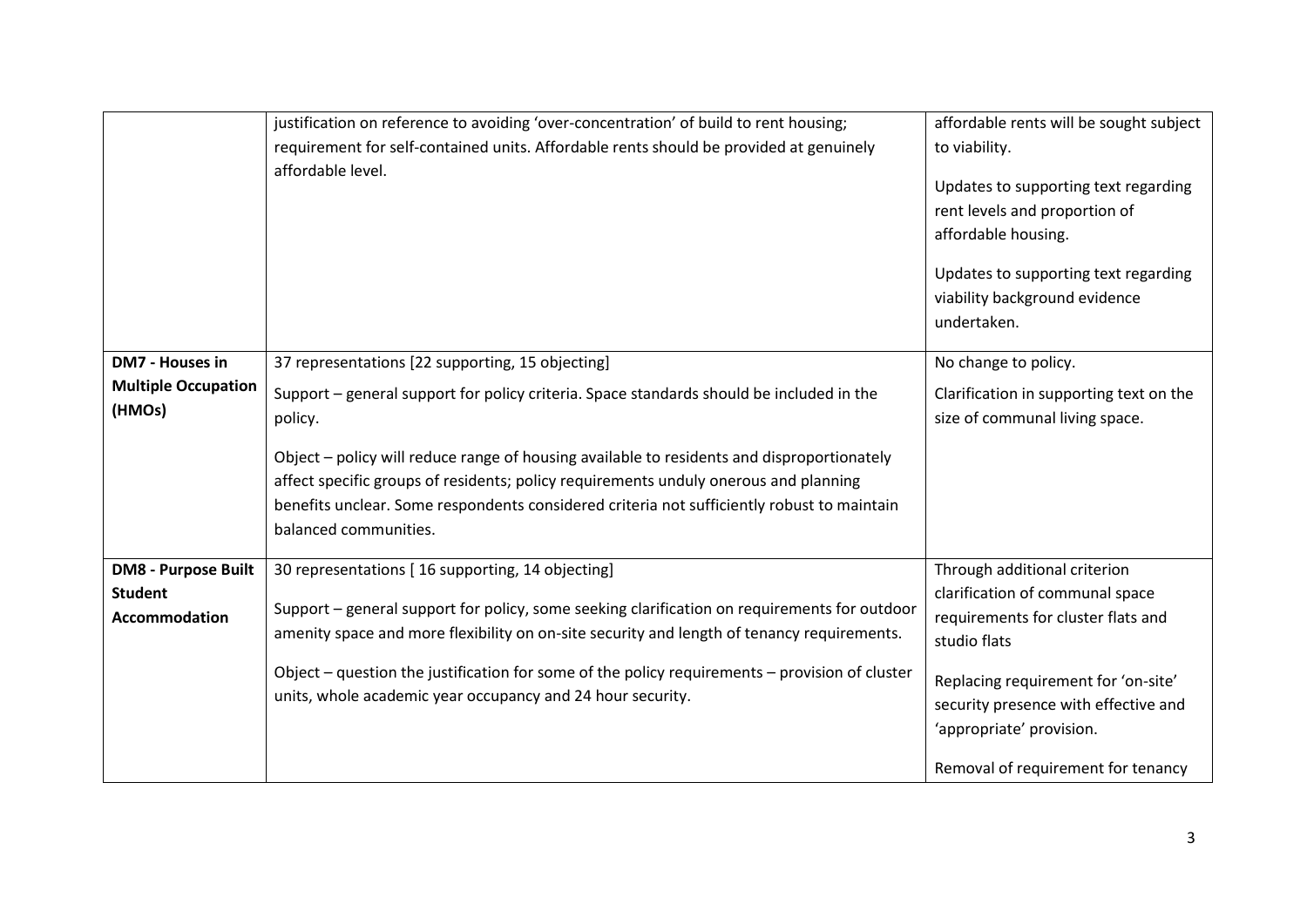|                                      |                                                                                                                                                                                                                                                                       | agreements to last full academic year.                                                                     |
|--------------------------------------|-----------------------------------------------------------------------------------------------------------------------------------------------------------------------------------------------------------------------------------------------------------------------|------------------------------------------------------------------------------------------------------------|
|                                      |                                                                                                                                                                                                                                                                       | Consequential amendments to<br>supporting text.                                                            |
| <b>DM9 - Community</b>               | 22 representations [16 support, 6 objecting]                                                                                                                                                                                                                          | Removal of 'improved' from policy as                                                                       |
| <b>Facilities</b>                    | Support – general support for policy. Concern with loss of facilities and need for retention or<br>community facilities or suitable re-provision                                                                                                                      | improvements (e.g. extensions/<br>enlargements or refurbishments<br>would not be required to address a-c). |
|                                      | Object - whilst support general aim policy, wording could be strengthened - in terms of<br>exception tests. Should ensure provision of affordable and suitable rooms for community<br>use.                                                                            | Clarification of circumstances under<br>which partial loss would be allowed.                               |
| <b>DM10 - Public</b>                 | 23 representations [19 supporting 4 objecting]                                                                                                                                                                                                                        | No change to policy.                                                                                       |
| <b>Houses</b>                        | Support - general support for policy - important part of local community. Pubs face unique<br>challenges and this has been understood well.<br>Object - marketing requirements are unduly onerous. General objection - health or amenity<br>impacts of public houses. | Removal of requirements for<br>verification of asking price with the<br>local planning authority.          |
| <b>Topic - Employment and Retail</b> |                                                                                                                                                                                                                                                                       |                                                                                                            |
| <b>DM11 New Business</b>             | 14 representations [12 supporting and 2 objecting]                                                                                                                                                                                                                    | Clarification of application of part of                                                                    |
| <b>Floorspace</b>                    | Support - appropriate to city's context and ensure flexible future proofed space. Support                                                                                                                                                                             | policy to B2 and B8 premises.                                                                              |
|                                      | but ensure existing commercial space is used first. Need to better understand how mixed<br>use schemes in suburban areas are used and occupied. The policy intent should apply to                                                                                     | Simplification of policy wording to aid<br>clarity.                                                        |
|                                      | existing commercial areas.<br>Object - question what additional benefits the policy provides that's not already covered by                                                                                                                                            | Consequential changes to supporting<br>text and updates to include reference                               |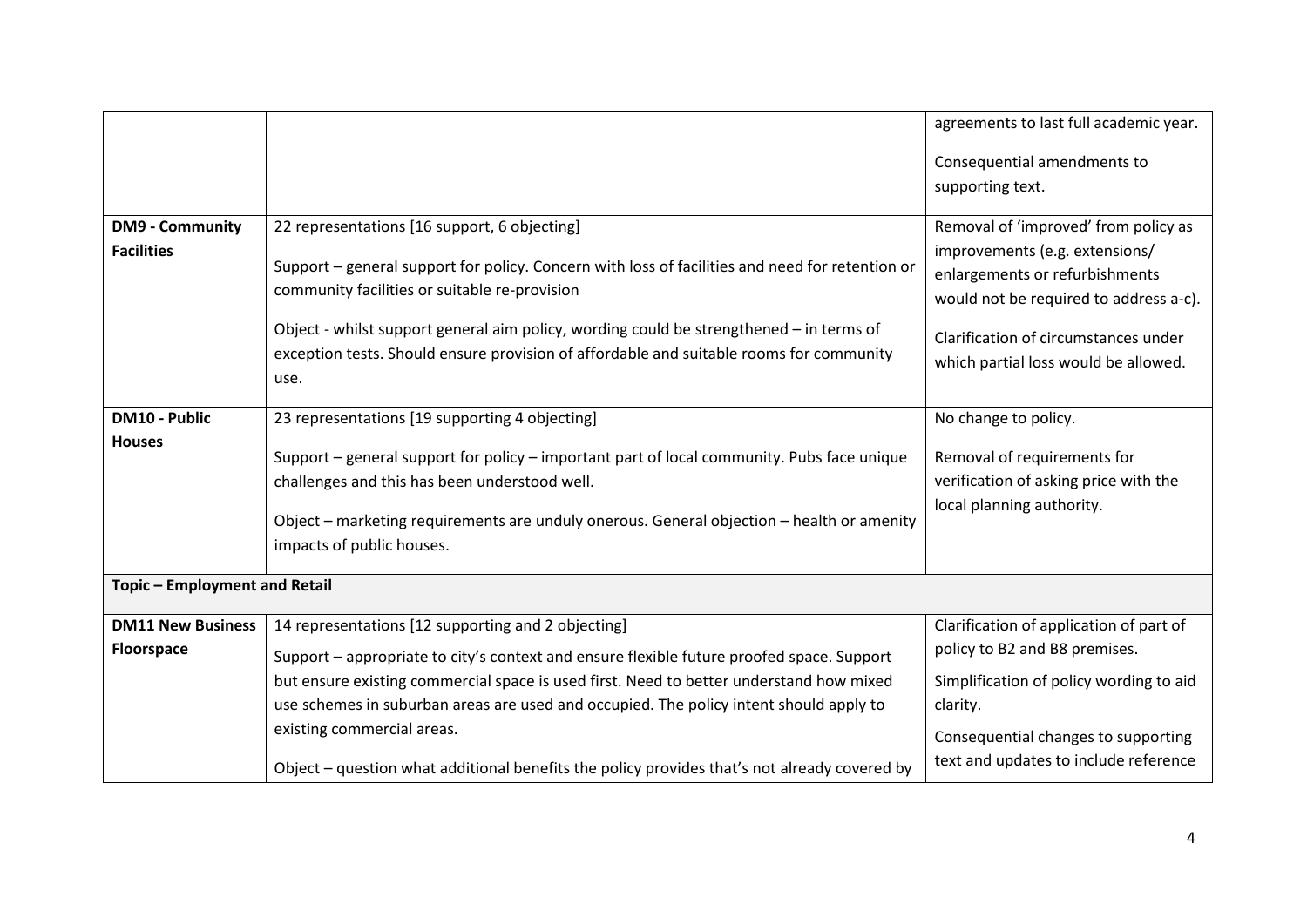|                            | City Plan Part 1 policies. Second part of policy requires clarification.                                                                                                                                                                                               | to designing out waste.                                   |
|----------------------------|------------------------------------------------------------------------------------------------------------------------------------------------------------------------------------------------------------------------------------------------------------------------|-----------------------------------------------------------|
| DM12- Primary,             | 15 representations [9 supporting and 6 objecting]                                                                                                                                                                                                                      | Rename policy for clarity. Widening                       |
| <b>Secondary and Local</b> |                                                                                                                                                                                                                                                                        | the range of uses changes A1 retail                       |
| <b>Centre Shopping</b>     | Support - some general support but query whether policy will have an impact. Support for                                                                                                                                                                               | unit can change to in order to better                     |
| <b>Frontages</b>           | recognition of Brunswick Town.                                                                                                                                                                                                                                         | reflect changes to NPPF/ high streets.                    |
|                            | Object-policy should support independent retailers (resilience and address vacancies) and<br>better reflect the changing nature of high streets (need for diversification, support<br>dual/mixed uses) and the NPPF. Query need for retail frontage policies given the | Simplification of policy wording to<br>avoid duplication. |
|                            | government's permitted development rights supporting a wider range of uses, and which                                                                                                                                                                                  | Removal of the criteria seeking to                        |
|                            | are more flexible than policy (e.g. marketing requirements). Avoid un-sympathetic                                                                                                                                                                                      | avoid 3 or more non A1 uses other                         |
|                            | shopfronts, protect historic fabric (e.g. harsh lighting). Need for a strategic and protective                                                                                                                                                                         | than in Lanes and North Laines.                           |
|                            | policy for St James's Street.                                                                                                                                                                                                                                          | Marketing requirement reduced to 6                        |
|                            |                                                                                                                                                                                                                                                                        | months in primary, secondary and                          |
|                            |                                                                                                                                                                                                                                                                        | local shopping centres.                                   |
|                            |                                                                                                                                                                                                                                                                        |                                                           |
|                            |                                                                                                                                                                                                                                                                        | Clarification that residential uses                       |
|                            |                                                                                                                                                                                                                                                                        | would be permitted above retail unit                      |
|                            |                                                                                                                                                                                                                                                                        | or to the rear of units in shopping                       |
|                            |                                                                                                                                                                                                                                                                        | centres.                                                  |
|                            |                                                                                                                                                                                                                                                                        | Consequential amendments to                               |
|                            |                                                                                                                                                                                                                                                                        | supporting text including addition of                     |
|                            |                                                                                                                                                                                                                                                                        | table 3 listing defined shopping                          |
|                            |                                                                                                                                                                                                                                                                        | centres covered by policy for clarity.                    |
| <b>DM13 Important</b>      | 14 representations [10 supporting, 4 objecting].                                                                                                                                                                                                                       | Clarification on change of uses                           |
| Local Parades,             |                                                                                                                                                                                                                                                                        | permitted in part B) and that                             |
| Neighbourhood              | Support - with caveats, consider the Lanes, North Laine and Rottingdean should be given                                                                                                                                                                                | residential uses would be permitted                       |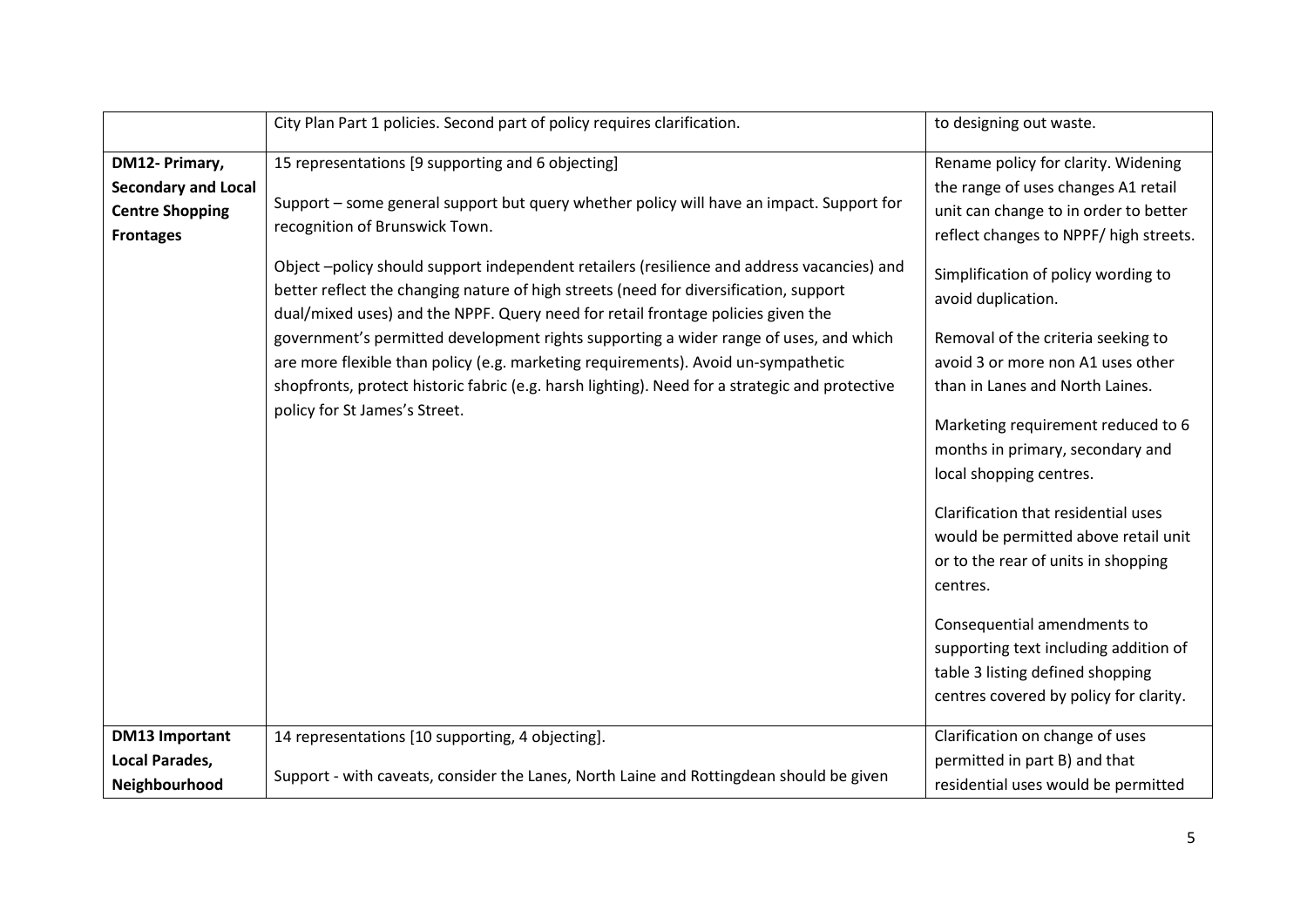| <b>Parades and</b><br><b>Individual Shop</b><br><b>Units</b> | further protection to preserve independent retailers.<br>Object - policy should better reflect the changing nature of high streets (need for<br>diversification, support dual/mixed uses) and permitted development rights. Query missing<br>important local parades.                                                                                                                                                                                                                                           | above retail units or to the rear of<br>units in important local parades.                                                                                                                                                  |
|--------------------------------------------------------------|-----------------------------------------------------------------------------------------------------------------------------------------------------------------------------------------------------------------------------------------------------------------------------------------------------------------------------------------------------------------------------------------------------------------------------------------------------------------------------------------------------------------|----------------------------------------------------------------------------------------------------------------------------------------------------------------------------------------------------------------------------|
| <b>DM14 - Special</b><br><b>Retail Area -</b>                | 12 Representations [8 supporting, 4 objecting].                                                                                                                                                                                                                                                                                                                                                                                                                                                                 | Changed name of policy for clarity.                                                                                                                                                                                        |
| <b>Brighton Marina</b>                                       | Support - Opportunity to enhance retail offer and reflect people's needs; will protect<br>greenfield sites and improve and enhance a currently blighted area. Suggest name could be<br>changed as not just retail at Marina.<br>Object - Marina is no longer designated centre so policy should clarify role and ensure no<br>impact of new retail on designated centre. Policy should not restrict residential use on<br>ground floor. Should allow broader range of uses and connectivity should be improved. | More flexibility for changes of use to<br>range of commercial and leisure uses<br>to reflect existing range and mix of<br>shopping, commercial and leisure<br>offer<br>Simplification of policy wording to aid<br>clarity. |
| <b>DM15 - Special</b>                                        | 10 Representations [8 supporting, 2 objecting]                                                                                                                                                                                                                                                                                                                                                                                                                                                                  | Changed name of policy for clarity.                                                                                                                                                                                        |
| <b>Retail Area - The</b><br><b>Seafront</b>                  | Support - general support but need to ensure new development does not block<br>arches/structures; encourage new 'regency style' architecture. Ensure policy enables high<br>quality, sustainable, innovative and attractive development east of Brighton Pier which will<br>boost tourism. Uses should not impede cycle routes.<br>Object - no reference in policy to need to safeguard heritage assets of Hove lawns. Policy<br>should support innovative uses in winter months.                               | No change to policy text.                                                                                                                                                                                                  |
| <b>DM16 - Markets</b>                                        | 8 Representations [8 supporting]<br>Support - concern with impact on cycle routes/ cycle parking. Include reference to 'boxpark<br>style' market spaces on major sites awaiting development. Ensure sustainable transport<br>links and further guidance on role of markets to access to healthier foods.                                                                                                                                                                                                        | Inclusion in policy to reference to<br>impact of cycle routes and provision of<br>cyle parking being needed to be<br>considered with any proposals for new<br>or improved markets and market                               |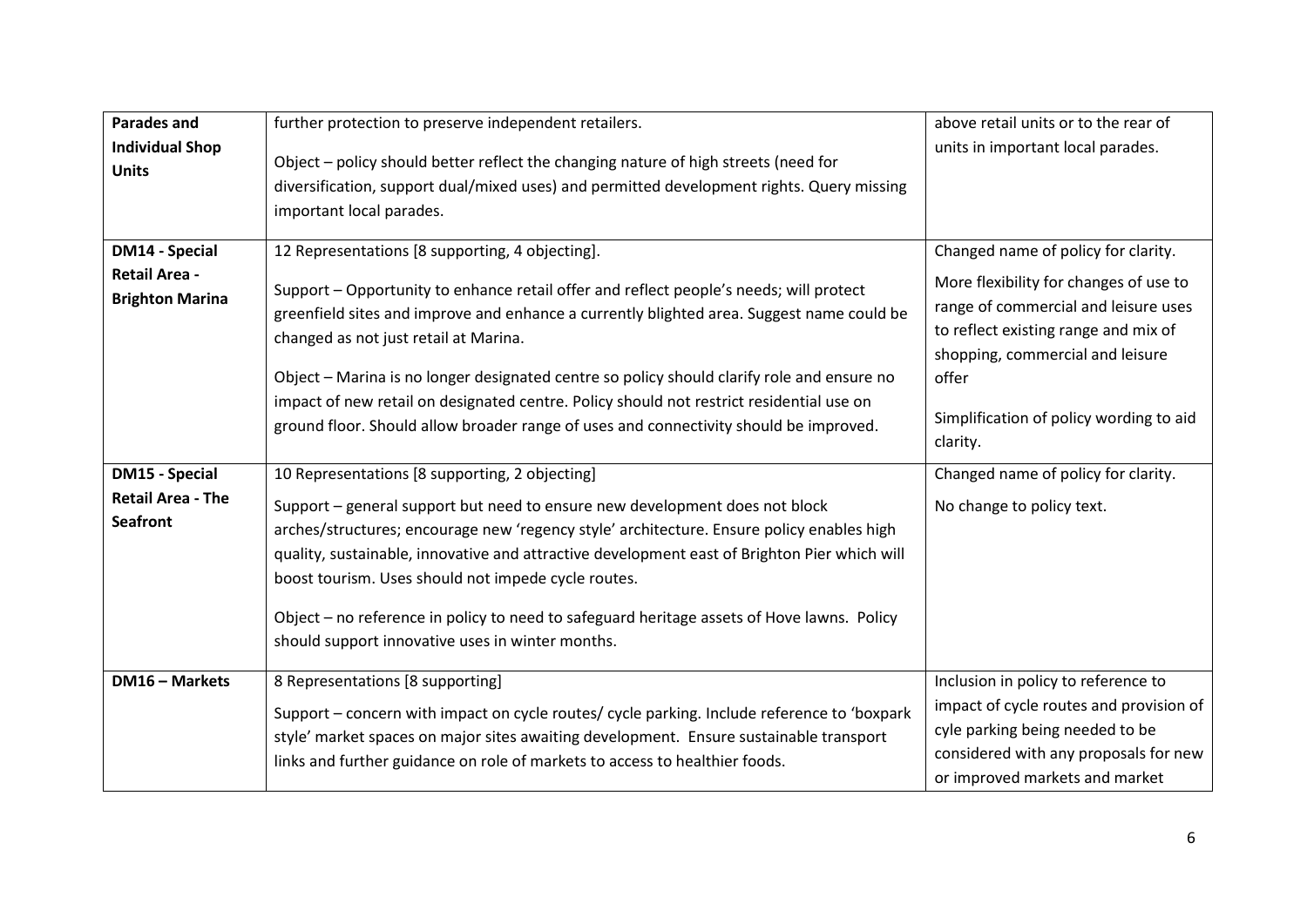|                                                                                       |                                                                                                                                                                                                                                                                                                                                                                                                                                                                                                                                                                                                                                                                                                                                                                                                                                                                                                                                                                   | stalls.                                                                                                                                                                                                     |
|---------------------------------------------------------------------------------------|-------------------------------------------------------------------------------------------------------------------------------------------------------------------------------------------------------------------------------------------------------------------------------------------------------------------------------------------------------------------------------------------------------------------------------------------------------------------------------------------------------------------------------------------------------------------------------------------------------------------------------------------------------------------------------------------------------------------------------------------------------------------------------------------------------------------------------------------------------------------------------------------------------------------------------------------------------------------|-------------------------------------------------------------------------------------------------------------------------------------------------------------------------------------------------------------|
| <b>DM17 Opportunity</b>                                                               | 18 Representations [7 supporting, 11 objecting].                                                                                                                                                                                                                                                                                                                                                                                                                                                                                                                                                                                                                                                                                                                                                                                                                                                                                                                  | Removal of word 'suitable' for clarity.                                                                                                                                                                     |
| Areas for new<br><b>Hotels and</b><br>Safeguarding<br>Conference<br><b>Facilities</b> | Support - policy approach for new hotel development; concern with effectiveness of<br>wording of safeguarding conference facilities where the scenario is re-provision/<br>replacement elsewhere and concerns with transport links between sites and central<br>Brighton.<br>Object- policy too restrictive in use of wording 'suitable search areas' - limits opportunities<br>for new hotels outside the areas identified; given identified need for new hotel<br>development sites should be allocated. Gas Work site and Madeira Terrace should be<br>included in the opportunity area. Hove Station area should be removed from list of<br>opportunity search area. Concern expressed about the suitability of the Waterfront<br>Proposals.                                                                                                                                                                                                                  | Clarification of wording d) that re-<br>provision within a development is<br>permitted if accords with City Plan<br>policies or strategic allocation.                                                       |
| Topic - Design and Heritage                                                           |                                                                                                                                                                                                                                                                                                                                                                                                                                                                                                                                                                                                                                                                                                                                                                                                                                                                                                                                                                   |                                                                                                                                                                                                             |
| DM18 - High quality                                                                   | 25 Representations [23 supporting, 2 objecting].                                                                                                                                                                                                                                                                                                                                                                                                                                                                                                                                                                                                                                                                                                                                                                                                                                                                                                                  | No change to policy text.                                                                                                                                                                                   |
| design and places                                                                     | Support - appropriate to city's context and support emphasis on high quality design and/or<br>place making. Seeks to conserve and enhance heritage assets while allowing for<br>contemporary design. Support but ensure sustainability and reduction in carbon footprint of<br>development; ensure policy wording is strong enough to support enforcement; ensure<br>wording is flexible enough to allow for design responses to reinterpret local patterns. Ensure<br>design advice is relevant to local policy, context and community needs where appropriate.<br>Include guidance on assessment criteria, efficient use of public spaces and roof space,<br>incorporation of artistic element, green infrastructure; food storage and production and<br>action against graffiti in heritage areas; links between policy and forthcoming Urban Design<br>Framework.<br>Object - policy is prescriptive when it comes to accounting for instances when it may be | Simplification and reduction of<br>supporting text to reflect further<br>guidance will be provided in<br>forthcoming Urban Design Framework<br>SPD. Update to text to refer circular<br>economy principles. |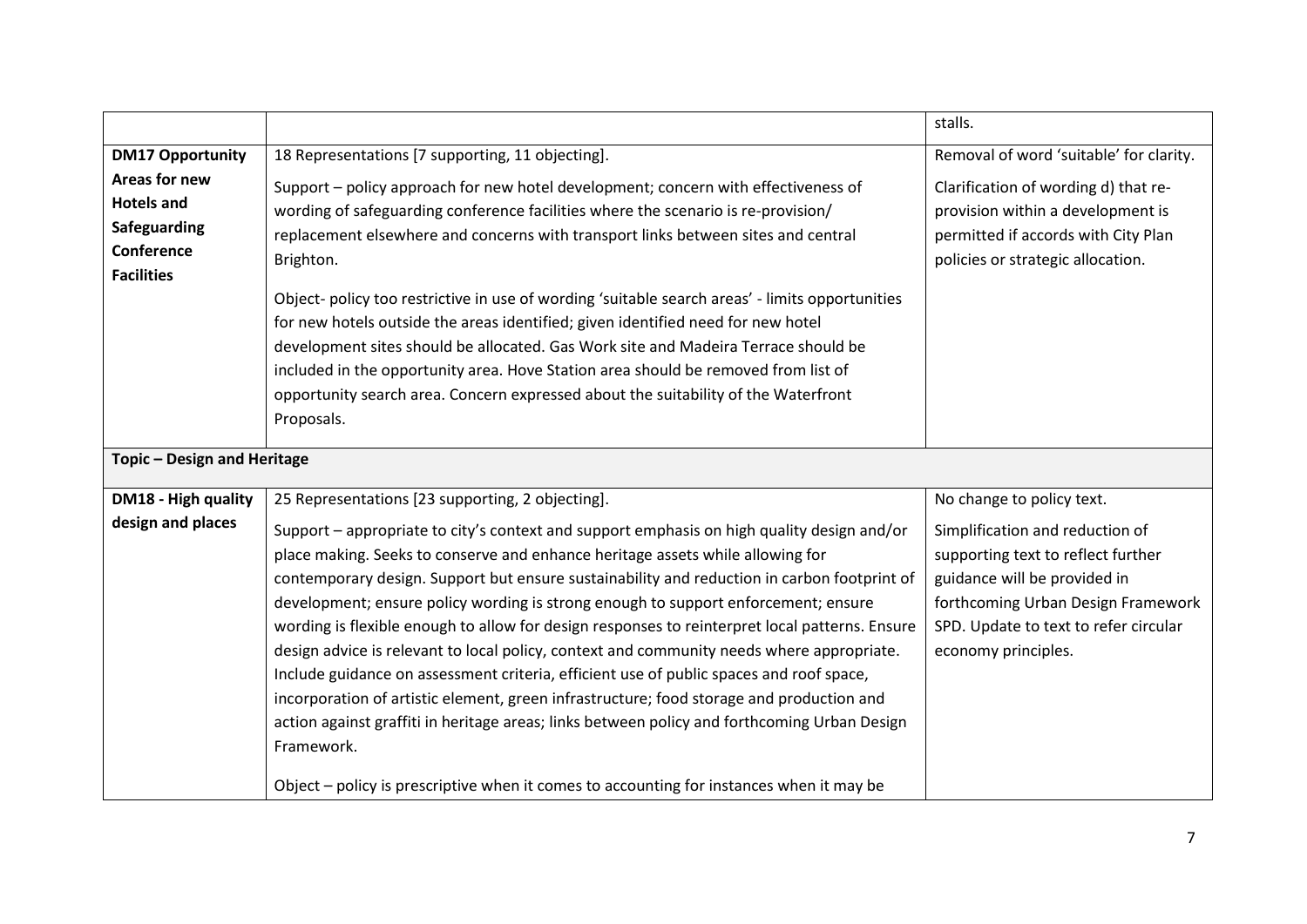|                                        | appropriate to depart from prevailing height, scale and shape of surrounding areas.                                                                                                                                                                                                                                                                                                                                                                                                                                                                                                                                                                                                                                                                                                                                                                                                                                                                                                                                                                                                                                                                                                                                                                                                                                                                                                                                                                |                                                                                                                                                              |
|----------------------------------------|----------------------------------------------------------------------------------------------------------------------------------------------------------------------------------------------------------------------------------------------------------------------------------------------------------------------------------------------------------------------------------------------------------------------------------------------------------------------------------------------------------------------------------------------------------------------------------------------------------------------------------------------------------------------------------------------------------------------------------------------------------------------------------------------------------------------------------------------------------------------------------------------------------------------------------------------------------------------------------------------------------------------------------------------------------------------------------------------------------------------------------------------------------------------------------------------------------------------------------------------------------------------------------------------------------------------------------------------------------------------------------------------------------------------------------------------------|--------------------------------------------------------------------------------------------------------------------------------------------------------------|
|                                        | Prioritisation of heritage/ landscape issues against criteria is not clear.                                                                                                                                                                                                                                                                                                                                                                                                                                                                                                                                                                                                                                                                                                                                                                                                                                                                                                                                                                                                                                                                                                                                                                                                                                                                                                                                                                        |                                                                                                                                                              |
| <b>DM19 - Maximising</b>               | 18 Representations [14 supporting; 4 object].                                                                                                                                                                                                                                                                                                                                                                                                                                                                                                                                                                                                                                                                                                                                                                                                                                                                                                                                                                                                                                                                                                                                                                                                                                                                                                                                                                                                      | Clarification of role of policy to avoid                                                                                                                     |
| <b>Development</b><br><b>Potential</b> | Support - reflects NPPF emphasis on importance of making effective use of development<br>land, balancing these with the need to prevent over-crowding and negative impacts on<br>amenity; and reduces pressure on greenfield sites. City and Urban fringe sites can<br>accommodate densities higher than minimum set in City Plan Part One Policy CP14 and<br>Urban Fringe Assessments and policy needs to indicate numbers/densities can be exceeded<br>whilst complying with all other relevant planning policies. Policy needs to actively promote<br>increased mixed use developments, housing density and public space accessibility.<br>Clarification sought in wording (links to South Downs National Park, tall buildings and<br>reference to community facilities).<br>Object - Policy is possibly redundant as sites are well used and proposals are generally<br>reduced as part of the planning application process; densities quoted in the CP14 are<br>generally too low (as evidenced in reports supporting proposals for the Sackville Road and<br>Royal Mail, Goldstone Lane and Lyon Close sites), including on urban fringe sites. Tall<br>buildings are not needed for increasing density. Policy needs to support sensitive and<br>sensible best use of sites in which heritage, stability and sustainability are prioritised. Policy<br>should address higher opportunities in commercial/ offices for high density formats. | underdevelopment of sites through<br>minor changes to policy wording and<br>supporting text.                                                                 |
| <b>DM20 - Protection</b><br>of Amenity | 14 Representations [11 supporting, 3 objecting]<br>Support - Overall, policy provides adequate response to protection of amenity issues<br>however clarification on policy wording sought and amendment to wording to account for<br>instances where certain levels of loss of amenity are unavoidable and/or remain within<br>acceptable standards.<br>Object - provide examples of acceptable levels of protection of visual privacy suitable for a                                                                                                                                                                                                                                                                                                                                                                                                                                                                                                                                                                                                                                                                                                                                                                                                                                                                                                                                                                                              | Amendment to policy to clarify that<br>development should not cause<br>'unacceptable' loss in recognition that<br>some loss of amenity may be<br>acceptable. |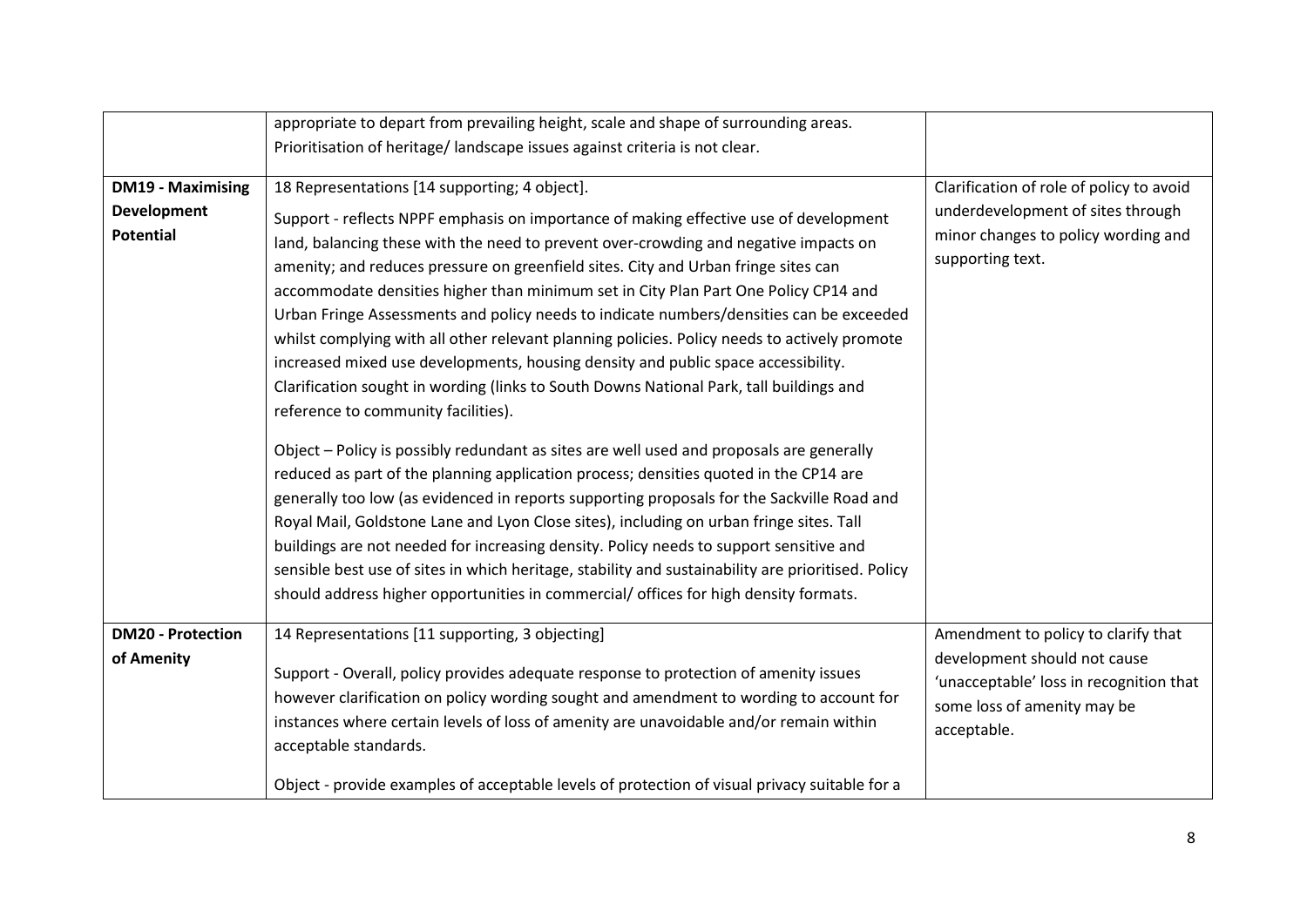|                                             | dense city. Remove the word 'any' from policy wording and amend wording to account for<br>instances where impact upon amenity is minimised and kept to an acceptable level.                                                                                                                                                                                                                                                                                                                                                   |                                                                                                                                                                                                                                                                    |
|---------------------------------------------|-------------------------------------------------------------------------------------------------------------------------------------------------------------------------------------------------------------------------------------------------------------------------------------------------------------------------------------------------------------------------------------------------------------------------------------------------------------------------------------------------------------------------------|--------------------------------------------------------------------------------------------------------------------------------------------------------------------------------------------------------------------------------------------------------------------|
|                                             |                                                                                                                                                                                                                                                                                                                                                                                                                                                                                                                               |                                                                                                                                                                                                                                                                    |
| <b>DM21 - Extensions</b>                    | 9 Representations [8 supporting, 1 objecting]                                                                                                                                                                                                                                                                                                                                                                                                                                                                                 | Inclusion of consideration of 'scale' in                                                                                                                                                                                                                           |
| and alterations                             | Support - Policy seeks to enhance and conserve the distinctive, historic character of the city<br>and its heritage assets. Reflect the approach of, and refer to Residential Extension and                                                                                                                                                                                                                                                                                                                                    | criterion a) and minor changes to<br>policy wording for clarity.                                                                                                                                                                                                   |
|                                             | Alterations Supplementary Planning Document. Incorporate wording to actively encourage<br>extension of properties.                                                                                                                                                                                                                                                                                                                                                                                                            | Amendments to supporting text to<br>clarify the design elements that will be<br>considered. SPD referred to.                                                                                                                                                       |
|                                             | Object - no comment given                                                                                                                                                                                                                                                                                                                                                                                                                                                                                                     |                                                                                                                                                                                                                                                                    |
| DM22 - Landscape<br><b>Design and Trees</b> | 17 Representations [15 supporting, 2 objecting]<br>Support - retention of trees during construction for privacy and amenity value. Support -<br>with caveat; new mechanism for replacement of trees should be introduced to secure<br>continuous tree cover; reference to net gains natural capital principles; need for effective<br>implementation and enforcement of policy including appropriately detailed arboricultural<br>report and plan; include reference to incorporating food growing and pollinator protection. | Changes to first part of policy to clarify<br>need to retain, improve and where<br>possible provide landscaping, trees or<br>planting.<br>Inclusion of reference to natural<br>capital.                                                                            |
|                                             | Object -policy should address impact of temporary events and needs more flexibility<br>regarding replacement of felled trees. Strengthen the policy with respect to street tree<br>planting and clarity required on wording of policy regarding native/ traditional species.                                                                                                                                                                                                                                                  | Reference to planting of wildlife/<br>pollinator friendly non-native species.<br>Requirement for net gains in<br>biodiversity and enhancements to<br>green infrastructure.<br>Changes to supporting text to clarify<br>guidance on replacement of felled<br>trees. |
| DM23-Shop Fronts                            | 12 Representations [11 supporting, 1 objecting]                                                                                                                                                                                                                                                                                                                                                                                                                                                                               | Changes to policy to clarify treatment                                                                                                                                                                                                                             |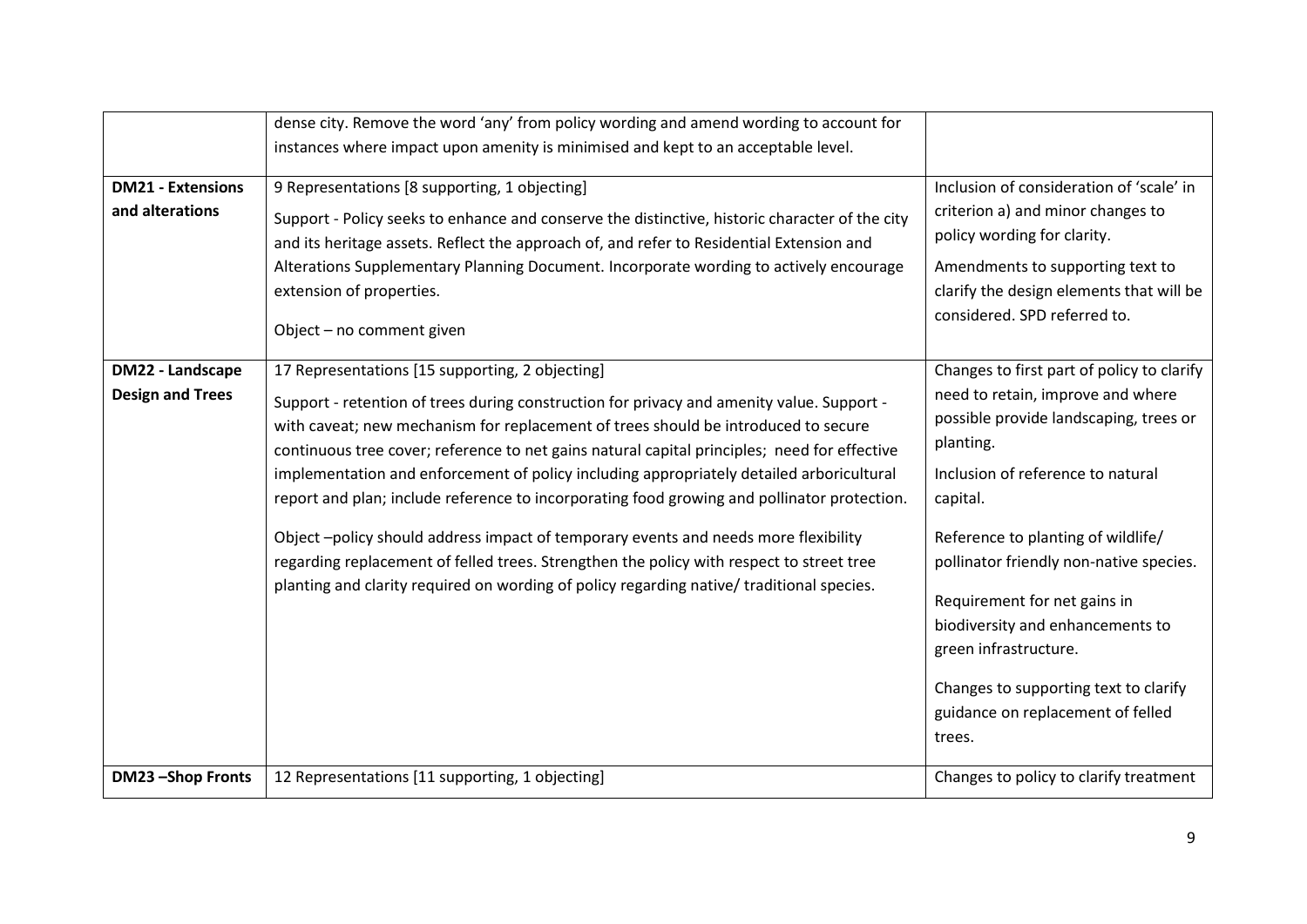|                                                                 | Support – general support for policy aim. Amalgamation of two shop units into one should<br>be resisted in the North Laine. Policy should make clear that decoration of boarded up shop<br>fronts should not include graffiti.<br>Object – consider policy is convoluted and prescriptive. Shop front design can be managed<br>under existing design, heritage and amenity policies, national and local.                                                                                                                                                                                                                                                                                                                                                                                                                                                                                                                            | of temporary security measures.<br>Simplification of wording regarding<br>application to shopfronts in town<br>centres.<br>Removal of unnecessary wording in<br>supporting text.                                                                                                                                                                              |
|-----------------------------------------------------------------|-------------------------------------------------------------------------------------------------------------------------------------------------------------------------------------------------------------------------------------------------------------------------------------------------------------------------------------------------------------------------------------------------------------------------------------------------------------------------------------------------------------------------------------------------------------------------------------------------------------------------------------------------------------------------------------------------------------------------------------------------------------------------------------------------------------------------------------------------------------------------------------------------------------------------------------|---------------------------------------------------------------------------------------------------------------------------------------------------------------------------------------------------------------------------------------------------------------------------------------------------------------------------------------------------------------|
| $DM24 -$<br><b>Advertisements</b>                               | 16 Representations [13 supporting, 3 objecting]<br>Support - general support for policy aim. Policy should address 'A boards' on pavements.<br>Additional wording requested regarding advertisements viewable from the Strategic Road<br>Network. Clarity sought over whether graffiti can be regarded as an advertisement. Policy<br>should encourage advertising for healthy food options and discourage advertising for junk<br>food.<br>Object - Policy does not cover banner signs on lamp posts. Concerned about conflict of<br>interest between council as land owner and council as LPA. The policy does not recognise<br>the impact of signage on pavement access arising from the clutter of 'A boards'.<br>Requirements of the policy are unnecessarily convoluted and prescriptive and the planning<br>impacts can be appropriately managed under existing design, heritage and amenity policies<br>and national policy | Additional policy criteria added to<br>ensure consideration of sounds or<br>animation.<br>Amendments to policy to clarify that<br>adverts outside built up area must<br>respect setting of South Downs<br>National Park.<br>Advertisements must not distract road<br>users (strategic route network).<br>Clarification/ simplification of<br>supporting text. |
| <b>DM25 -</b><br><b>Communications</b><br><b>Infrastructure</b> | 12 Representations [11 supporting, 1 objecting]<br>Support - policy ensures conservation of SDNP, natural and built environment.<br>Object - Concerns regarding the clarity of policy regarding ancillary development, and<br>maintenance of communication infrastructure (impact of graffiti/advertisements on<br>infrastructure). Query whether the requirements of the policy can be appropriately dealt                                                                                                                                                                                                                                                                                                                                                                                                                                                                                                                         | Clarification and consistency of<br>wording - unacceptable impacts.<br>Include reference to associated<br>ancillary development.<br>Remove duplication of policy<br>requirements for satellite antenna                                                                                                                                                        |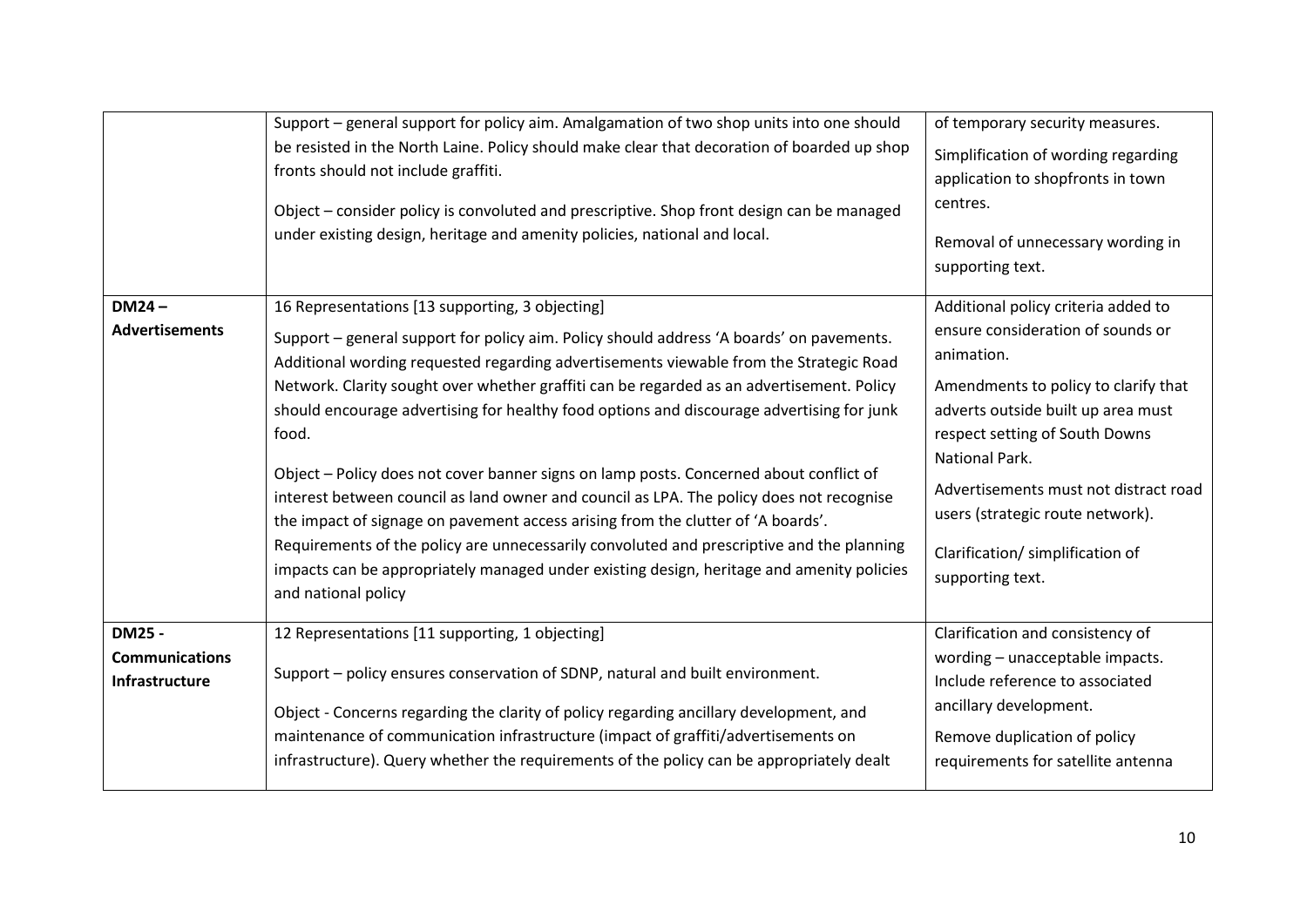| <b>DM26 Conservation</b><br>Areas | with under existing local and national policies.<br>19 Representations [11 supporting, 8 objecting]<br>Support - welcome the policy's support for retention of trees and gardens integral to<br>conservation areas. Supporting text should be consistent with NPPF. Suggested<br>amendments to supporting text for clarification and to encourage high quality contemporary<br>design for new development in conservation areas. Refer to gardens' contribution to the<br>city's green infrastructure network. Regret that street furniture in conservation areas is not<br>protected.<br>Object - policy should state that applications should not be allowed where they would cause<br>harm; wording should be consistent with NPPF. Not sure whether this policy adds much over<br>and above the City Plan. Would rather expect a statement on the review of conservation | Policy wording on digital connectivity<br>amended to ensure policy is<br>implementable.<br>Consequential amendments to<br>supporting text and to aid clarity.<br>No changes to policy text.<br>Amendments to supporting text to aid<br>clarity and simplification of text.<br>Reference in supporting text<br>supporting contemporary and<br>innovative design approaches. |
|-----------------------------------|------------------------------------------------------------------------------------------------------------------------------------------------------------------------------------------------------------------------------------------------------------------------------------------------------------------------------------------------------------------------------------------------------------------------------------------------------------------------------------------------------------------------------------------------------------------------------------------------------------------------------------------------------------------------------------------------------------------------------------------------------------------------------------------------------------------------------------------------------------------------------|----------------------------------------------------------------------------------------------------------------------------------------------------------------------------------------------------------------------------------------------------------------------------------------------------------------------------------------------------------------------------|
|                                   | areas. The council should prioritise the preparation of up-to-date character statements and<br>management plans. Some Conservation Areas are of dubious quality and there should be far<br>more leeway in what development is permitted in these areas. Needs to be greater<br>flexibility, an emphasis on design analysis and a qualitative appraisal of the context. Refer to<br>street clutter and resist demolition and roof extensions in North Laine and insist on the<br>removal of UPVC windows and doors.                                                                                                                                                                                                                                                                                                                                                           |                                                                                                                                                                                                                                                                                                                                                                            |
| <b>DM27 Listed</b>                | 13 Representations [8 supporting, 5 objecting]                                                                                                                                                                                                                                                                                                                                                                                                                                                                                                                                                                                                                                                                                                                                                                                                                               | No changes to policy text.                                                                                                                                                                                                                                                                                                                                                 |
| <b>Buildings</b>                  | Support - general support. Heritage makes the city special. Policy is too conservative with<br>regards to contemporary additions to listed buildings. The emphasis should be on retention<br>rather than allowing change. Strengthen policy wording.                                                                                                                                                                                                                                                                                                                                                                                                                                                                                                                                                                                                                         | Amendments to supporting text to aid<br>clarity and simplification of text.<br>Reference in supporting text                                                                                                                                                                                                                                                                |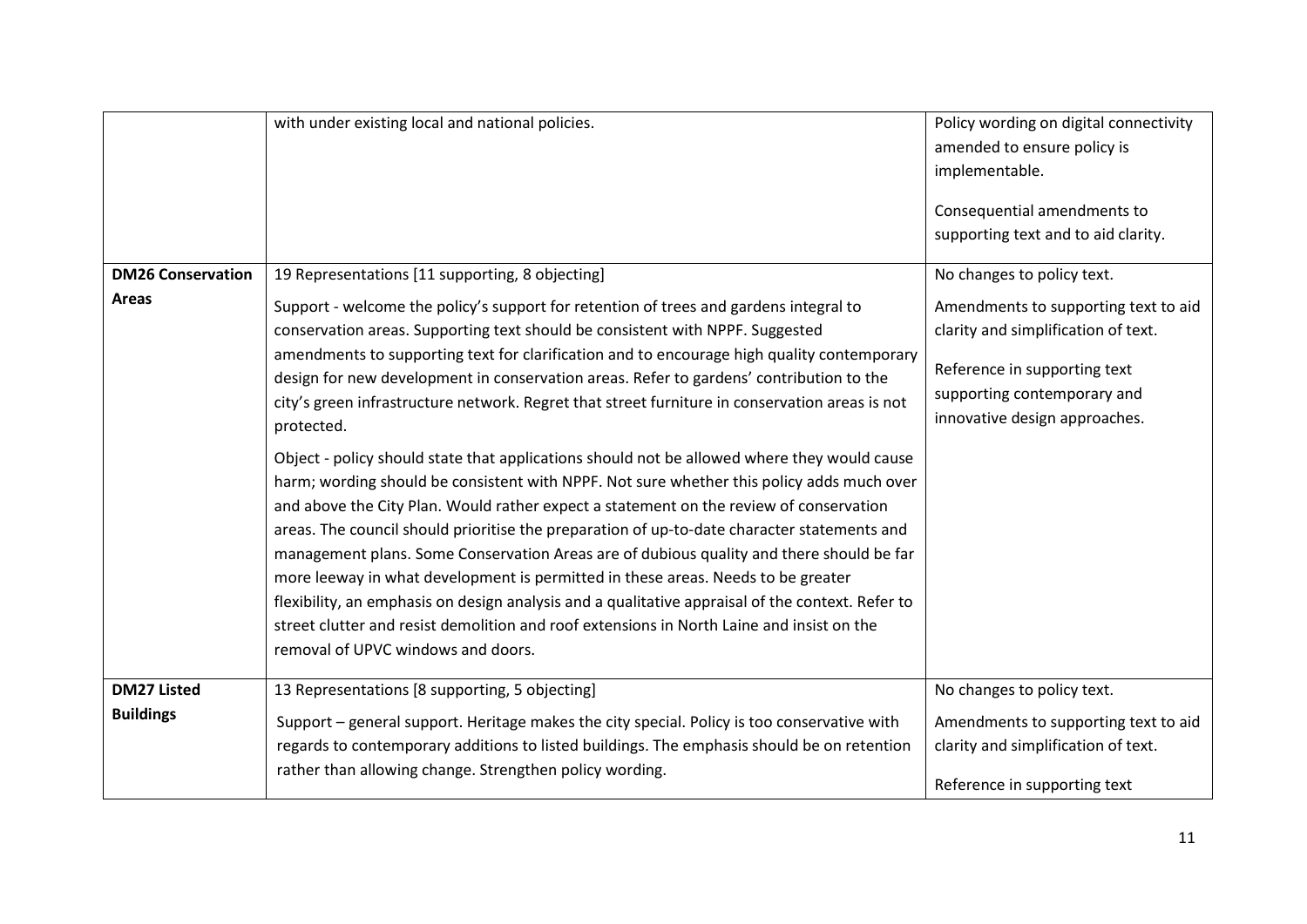|                                                      | Object-policy does not address issues with the maintenance and repair of listed buildings<br>which need to be more fully addressed. Council should also be prepared to exercise its<br>powers for compulsory purchase. Phrasing of the policy seems to indicate a presumption in<br>favour of permission. Policy is too conservative with regards to contemporary additions to<br>listed buildings. It should be made explicit that a less interventive but still economically<br>viable use is preferable to a more commercially profitable but highly interventive use. Some<br>liberalisation in policy, for example making it easier to change windows, should be<br>considered.                                                                                                                                                                                                                                                                                                                                             | supporting contemporary and<br>innovative design approaches.                                                                                                                                                 |
|------------------------------------------------------|----------------------------------------------------------------------------------------------------------------------------------------------------------------------------------------------------------------------------------------------------------------------------------------------------------------------------------------------------------------------------------------------------------------------------------------------------------------------------------------------------------------------------------------------------------------------------------------------------------------------------------------------------------------------------------------------------------------------------------------------------------------------------------------------------------------------------------------------------------------------------------------------------------------------------------------------------------------------------------------------------------------------------------|--------------------------------------------------------------------------------------------------------------------------------------------------------------------------------------------------------------|
| <b>DM28 Locally Listed</b><br><b>Heritage Assets</b> | 12 Representations [10 supporting, 2 objecting]<br>Support – heritage assets are at risk. With the caveat that the council takes listing extremely<br>seriously and will do all in its power to preserve the special nature of Brighton and Hove.<br>Policy too narrow in scope - include public assets such as cast iron street furniture and<br>historic paving. Would make development of badgers Tennis club difficult as wall is locally<br>listed.<br>Object - approach appears overly prescriptive and at odds with the more balanced policy<br>approach on non-designated heritage assets in the NPPF. It sets too high a threshold for the<br>loss or substantial alteration of an asset. Protection for non-designated heritage assets is<br>lower in the NPPF than for designated heritage assets. The first paragraph of the policy<br>should therefore be reworded to be compliant with the NPPF. If it is not listed then it should<br>not be considered a heritage asset. If it is valuable, it should be listed. | Clarification that policy requires the<br>potential for retention and reuse to be<br>explored in order for an informed and<br>balanced judgement to be made.<br>Consequential changes to supporting<br>text. |
| <b>DM29 The Setting of</b><br><b>Heritage Assets</b> | 12 Representations [10 supporting, 2 objecting]<br>Support - Agree that opportunities should be taken to enhance the setting of a heritage<br>asset through new development. But concerned that opening part of the policy is open to<br>interpretation and at worst will prevent densification of the city centre, which is the most<br>desirable and sustainable location for densification due to proximity to amenities and                                                                                                                                                                                                                                                                                                                                                                                                                                                                                                                                                                                                  | No changes to policy.<br>Amendments to supporting text to<br>support where appropriate bold<br>architectural approaches and that<br>other considerations may be                                              |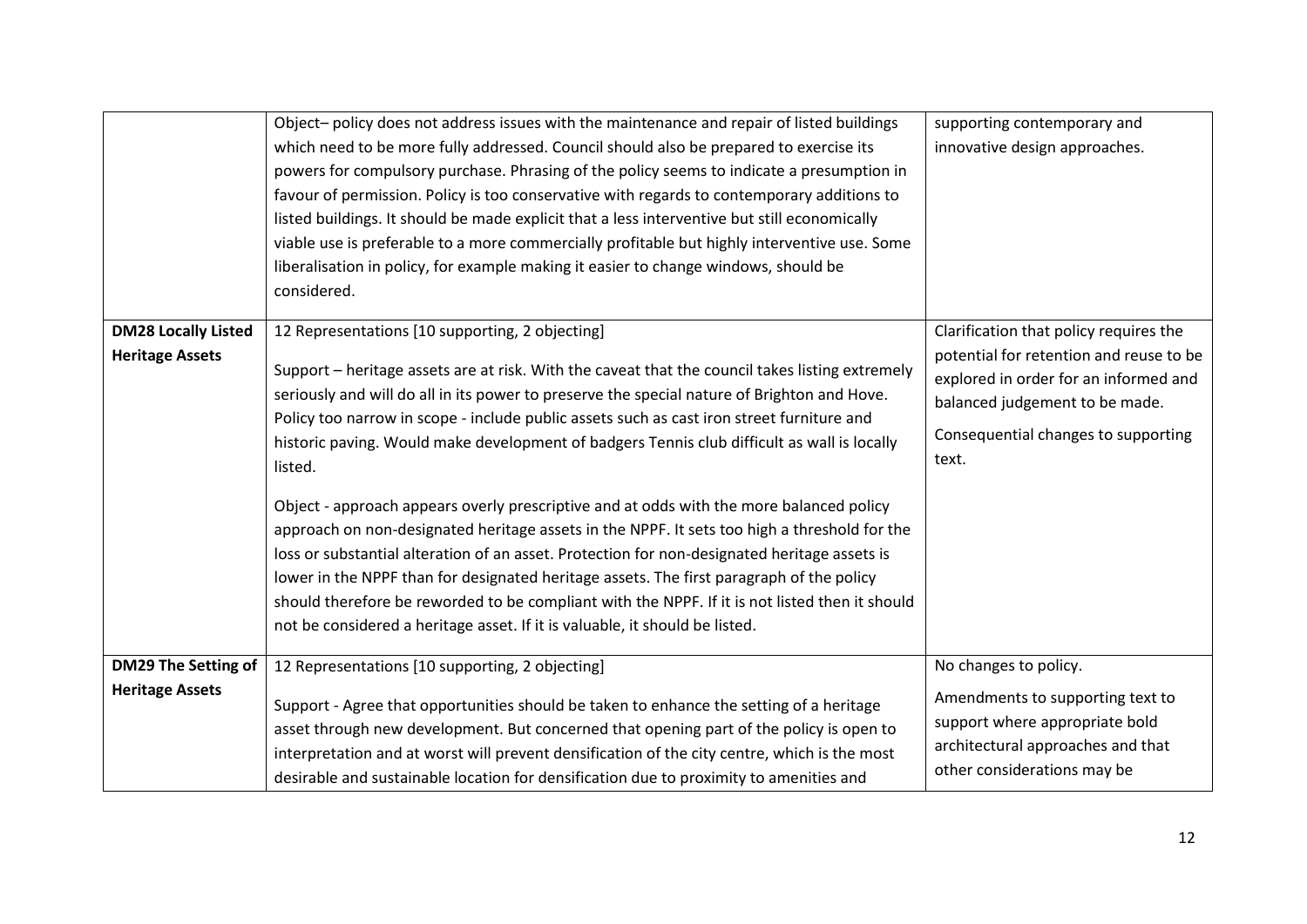|                                                      | availability of public transport. Policy important as many of the heritage buildings are<br>adjacent to the sea and this is important for views. The focus should not only be on the<br>visual connection between a heritage asset and its setting, but also take account of historic,<br>social and economic connections. Support but not if it enables modern development or<br>'regeneration' of a heritage asset as this would cause losing first the integrity of the heritage<br>asset and finally the asset itself.<br>Object - The policy is at best wildly open to interpretation and at worst inherently prevents<br>densification of the City Centre. The wording means that close to a listed building in the city<br>centre it can easily be argued that no new building taller than its existing surroundings will<br>be permitted. This city has a housing crisis, not a views crisis. The majority of people in this<br>city will accept having their view of a non-listed building slightly damaged in return for more<br>homes built.                                                                                                                                                   | applicable.                                                                                                                                                                                                                            |
|------------------------------------------------------|-----------------------------------------------------------------------------------------------------------------------------------------------------------------------------------------------------------------------------------------------------------------------------------------------------------------------------------------------------------------------------------------------------------------------------------------------------------------------------------------------------------------------------------------------------------------------------------------------------------------------------------------------------------------------------------------------------------------------------------------------------------------------------------------------------------------------------------------------------------------------------------------------------------------------------------------------------------------------------------------------------------------------------------------------------------------------------------------------------------------------------------------------------------------------------------------------------------|----------------------------------------------------------------------------------------------------------------------------------------------------------------------------------------------------------------------------------------|
| <b>DM30 - Registered</b><br><b>Parks and Gardens</b> | 13 Representations [10 supporting, 3 objecting]<br>Support - clarification is sought on how temporary uses will be assessed and when an<br>informal event becomes formal. Concern with overuse for profit making activities means<br>that public space is being eroded steadily at weekends, in particular. The Council's<br>encouragement of management and improvement plans is welcome, but is of little value<br>without a strategy for funding the work required. Positively encouraging the production of<br>management plans and identified enhancement works for registered parks and gardens will<br>increase their worth as Green Infrastructure which in turn increases their value as natural<br>capital assets. It could also potentially enhance their biodiversity. The revamped Valley<br>gardens could do with a cafe to encourage people to use the new gardens as a leisure<br>destination.<br>Object - Temporary events should be precisely that; wording should be qualified to mean a<br>maximum period of 6 weeks In addition, a statement setting out what investigations have<br>been carried out on the feasibility of using alternative sites must be carried out and included | Amendment to policy to include<br>expectation that applicant should<br>demonstrate that alternative, non-<br>registered sites have been considered<br>and assessed for temporary uses.<br>Consequential changes to supporting<br>text. |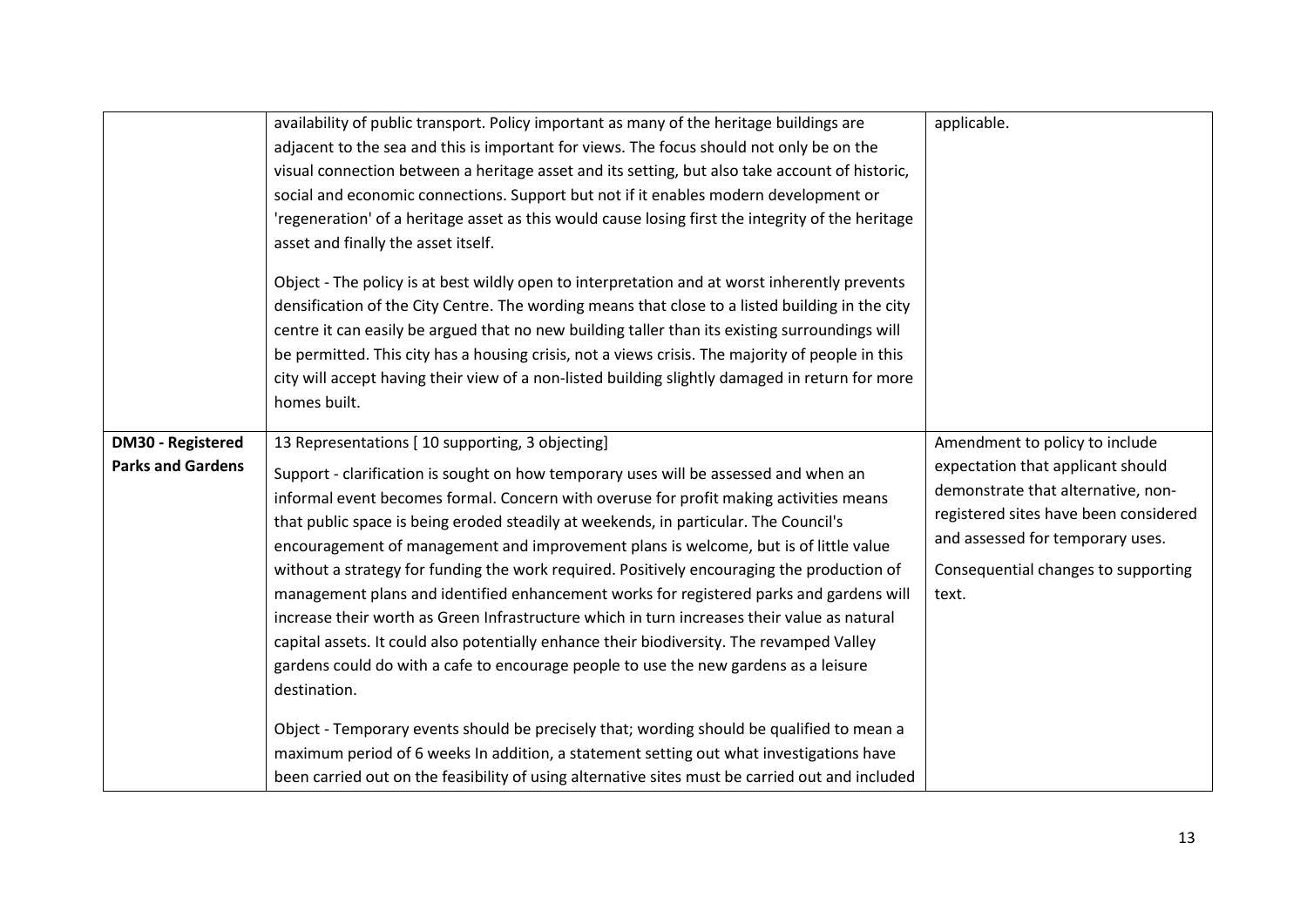|                                             | as part of a planning application. Events are taking place too invasively, pervasively and for<br>excessive periods in spaces such as the Pavilion Estate, Hove Lawns and Valley Gardens.                                                                                                                                                                                                                                                                                                                                                                                                                                                                                                                                                                                                                                                                                                                                                                                                                                                                                                                                                                                                                                                                                                                                                                                                                     |                                                                                                                                                                                                                                                                                                                                                                                             |
|---------------------------------------------|---------------------------------------------------------------------------------------------------------------------------------------------------------------------------------------------------------------------------------------------------------------------------------------------------------------------------------------------------------------------------------------------------------------------------------------------------------------------------------------------------------------------------------------------------------------------------------------------------------------------------------------------------------------------------------------------------------------------------------------------------------------------------------------------------------------------------------------------------------------------------------------------------------------------------------------------------------------------------------------------------------------------------------------------------------------------------------------------------------------------------------------------------------------------------------------------------------------------------------------------------------------------------------------------------------------------------------------------------------------------------------------------------------------|---------------------------------------------------------------------------------------------------------------------------------------------------------------------------------------------------------------------------------------------------------------------------------------------------------------------------------------------------------------------------------------------|
| <b>DM31 -</b><br>Archaeological<br>Interest | 10 Representations [10 supporting]<br>Support - general support for policy aims. Pleased to see the recognition of the importance<br>and role of above ground archaeology. Policy offers a pragmatic solution to complicated<br>sites where it is not always possible to carry out a full program of archaeological<br>investigation prior to the grant of planning consent. Welcome the pragmatic approach and<br>making full use of the opportunity to use planning conditions for such investigations.                                                                                                                                                                                                                                                                                                                                                                                                                                                                                                                                                                                                                                                                                                                                                                                                                                                                                                     | No changes.                                                                                                                                                                                                                                                                                                                                                                                 |
| DM32 - The Royal<br><b>Pavilion Estate</b>  | 14 Representations [12 supporting, 2 objecting]<br>Support - amend policy to include more ambitious encouragement for biodiversity gains<br>within the gardens. Particularly encouraged by the plan to co-ordinate with other adjacent<br>sites including Valley Gardens. Support a careful approach to temporary uses of the Gardens<br>but would not wish to see any restriction of access or charging for entry to them during<br>daylight hours. Particularly welcome the intention to ensure a wider integrated conservation<br>scheme for the estate as a whole including further development at the Dome.<br>Object - Consider that apart from the visibility of the estate from New Road which could be<br>improved, most of current problems arise from a lack of management and supervision of the<br>estate. The proposal to fence the estate is not a suitable solution. Concerned that any plans<br>must take into account the needs of the local population who use the gardens and cafe as<br>one of the only useable green space within the city and the North Laine. Temporary events<br>should be precisely that; wording should be qualified to mean a maximum period of 6 weeks<br>In addition, a statement setting out what investigations have been carried out on the<br>feasibility of using alternative sites must be carried out and included as part of a planning<br>application. | Policy wording amended to clarify that<br>proposals should be informed by<br>adopted Conservation Plan.<br>Amendment to criteria to ensure a<br>clutter free environment and net gains<br>in biodiversity.<br>Inclusion of new criterion that regard<br>should be had to the impact of<br>temporary events on planting and<br>biodiversity.<br>Consequential changes to supporting<br>text. |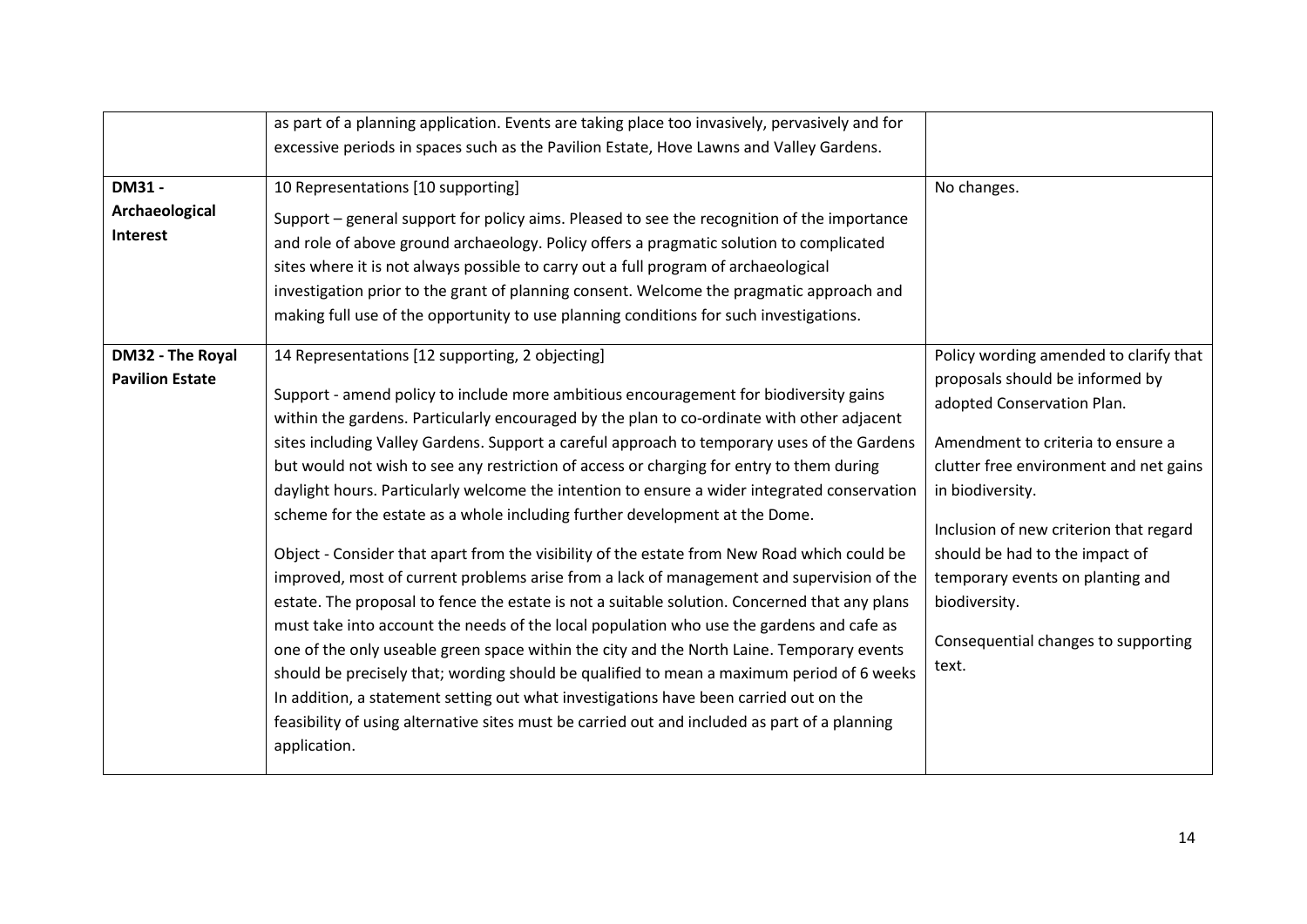| <b>Topic - Travel and Transport</b>                   |                                                                                                                                                                                                                                                                                                                                                                                                                                                                                                                                                                                                                                                                                                                                                                                                                                                                                                                                                                                                                                                                                                                                                     |                                                                                                                                                                                                                                                                                   |
|-------------------------------------------------------|-----------------------------------------------------------------------------------------------------------------------------------------------------------------------------------------------------------------------------------------------------------------------------------------------------------------------------------------------------------------------------------------------------------------------------------------------------------------------------------------------------------------------------------------------------------------------------------------------------------------------------------------------------------------------------------------------------------------------------------------------------------------------------------------------------------------------------------------------------------------------------------------------------------------------------------------------------------------------------------------------------------------------------------------------------------------------------------------------------------------------------------------------------|-----------------------------------------------------------------------------------------------------------------------------------------------------------------------------------------------------------------------------------------------------------------------------------|
| DM33 Safe,<br>Sustainable and<br><b>Active Travel</b> | 25 Representations [19 supporting, 6 objecting]<br>Support - Much general support with requests for more detail on certain specific points -<br>e.g. more robust wording for cycle parking to ensure that it is accessible for childrens' and<br>non-standard cycles; reference to cycle desire lines; more detail on nature of cycle network<br>improvements. Clarification requested that developer contribution would not be sought in<br>all circumstances. Development should align with pre-existing transport infrastructure.<br>Some respondents felt the policy could be additionally used to counter disjointed<br>management of the public realm and maintenance of existing cycle routes.<br>Object - Separating requirements of different users could predicate against shared surfaces.<br>Policy is inappropriate for areas outside of the city centre. Wording should be strengthened<br>in a number of areas (including more detailed requirements for bus shelters, reference to<br>national design standards, improvement of poor quality cycle network, protection of bus<br>services, and ensure footways are not obstructed). | Clarification on certain policy<br>provision 1b); 2b) and 3b) apply<br>'where appropriate'.<br>Clarification that cycle parking<br>provision should be universally<br>accessible.<br>Clarification in supporting text with<br>regards to non-standard cycle parking<br>provision. |
| <b>DM34 - Transport</b><br>Interchanges               | 17 Representations [6 supporting, 11 objecting]<br>Support - general support. New transport interchanges will reduce vehicular use which will<br>help Brighton and Hove reach key aims set out in NPPF. Supports Economic Strategy<br>'Growing City' theme and Coast to Capital priorities.<br>Object - Provision of park and ride facilities could encourage longer distance car journeys to<br>the city. Park and ride will not be effective unless there is a corresponding decrease in the<br>provision of city centre parking. Would represent under-utilisation of land that could be<br>used for other purposes. Oppose the use of public funds for park and ride instead of<br>investment in public transport or cycling/walking facilities. Does not go far enough in<br>tackling parking issues related to coaches and vans.                                                                                                                                                                                                                                                                                                              | Minor wording changes to aid clarity<br>of policy and inclusion of footnote<br>referencing relevant government<br>guidance.                                                                                                                                                       |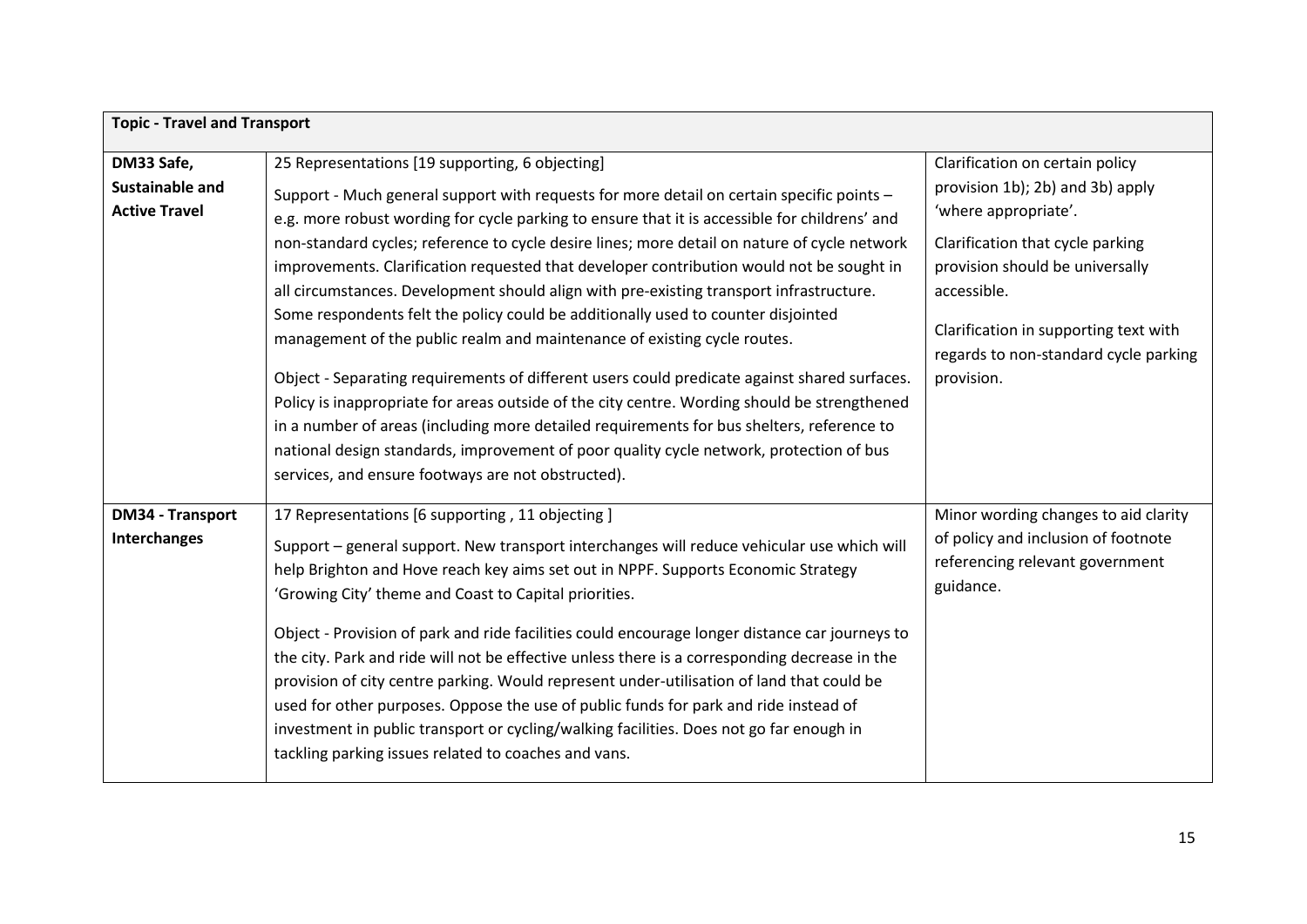| <b>DM35 - Travel Plans</b> | 20 Representations [17 supporting, 3 objecting]                                                 | Amendments to policy clarifying          |
|----------------------------|-------------------------------------------------------------------------------------------------|------------------------------------------|
| and Transport              | Support - general support for the policy. Only 'committed developments' should be included      | requirements for Transport               |
| <b>Assessments</b>         | in cumulative impact assessments as 'planned' developments aspirational. Support with           | Statements/ Transport Assessments in     |
|                            | caveat that development that would increase emissions in AQMAs should be refused                | relation to Air Quality Management       |
|                            | permission. Support with caveat that Transport Assessments are inappropriate for smaller        | Areas to include consideration where     |
|                            | developments within/adjacent AQMAs. Support with added text that Highways England may           | development is outside AQMA.             |
|                            | have their own requirements for Transport Assessments.                                          | Require proposals that cause             |
|                            |                                                                                                 | significant noise/air quality impacts to |
|                            | Object - The requirement for Transport Assessments for development within or adjacent to        | submit a Construction and                |
|                            | an Air Quality Management Areas (AQMA) is insufficient as traffic from larger developments      | Environmental Management Plan.           |
|                            | can have an impact on more distant AQMAs. Policy should take account of the increasing          |                                          |
|                            | number of sites that are likely to end up in close proximity to an AQMA by considering the      | Reference to impact of SRN to be         |
|                            | need for air quality provision at all developments, irrespective of its proximity to an already | considered in assessments in             |
|                            | established AQMA.                                                                               | consultation with Highways England.      |
|                            |                                                                                                 |                                          |
|                            |                                                                                                 |                                          |
| DM36 - Parking and         | 18 Representations [11 supporting, 7 objecting]                                                 | Addition to part 2 to clarify            |
| <b>Servicing</b>           | Support – general support. Requiring developments to include supporting infrastructure for      | infrastructure includes electric vehicle |
|                            | low emission cars will encourage greater adoption of these vehicles which will reduce           | charging points.                         |
|                            | private vehicular emissions, air pollution and water pollution within Brighton & Hove.          |                                          |
|                            | Support with caveats that requirement for electric vehicle charging points is strengthened      |                                          |
|                            | and greater support for accessible cycle provision. Avoid overloading on-street parking.        |                                          |
|                            |                                                                                                 |                                          |
|                            | Object - Policy should aim to reduce car parking as much as possible in new developments.       |                                          |
|                            | Policy criterion should be more flexible to allow for safe manoeuvring space on the public      |                                          |
|                            | highway to avoid inefficient use of space on site. No up to date data on parking needs. Policy  |                                          |
|                            | should recognise that around the periphery of Brighton and Hove closer to the main road         |                                          |
|                            | network there may be a need for additional parking, especially for the larger family            |                                          |
|                            | properties. Where justification can be provided (or a need is demonstrated) the council         |                                          |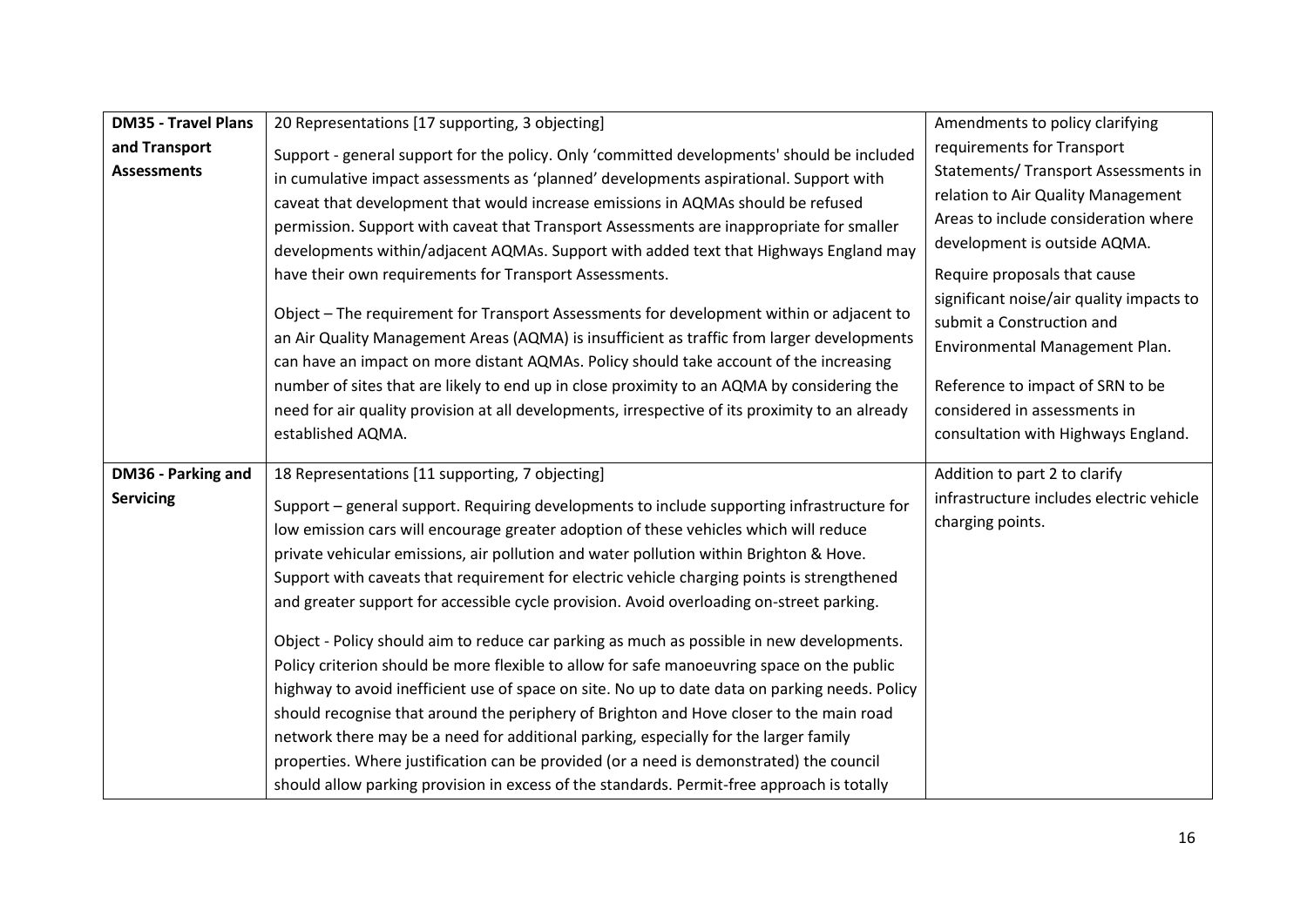|                                                                     | unfeasible.                                                                                                                                                                                                                                                                                                                                                                                                                                                                                                                                                                                                                                                                                                                                                                                                                                                                                                                                                                                                                                                                                                                                                                                                                                                                                                                                                                                                                                                                                                                                                                                                                                                                                                                                                                                                                                                                                                                                                                                                                                                                                               |                                                                                                                                                                                                                                                                                                                                                                                                                                                                                                                                                                                                                                                                                                                                                                                                                                                                               |
|---------------------------------------------------------------------|-----------------------------------------------------------------------------------------------------------------------------------------------------------------------------------------------------------------------------------------------------------------------------------------------------------------------------------------------------------------------------------------------------------------------------------------------------------------------------------------------------------------------------------------------------------------------------------------------------------------------------------------------------------------------------------------------------------------------------------------------------------------------------------------------------------------------------------------------------------------------------------------------------------------------------------------------------------------------------------------------------------------------------------------------------------------------------------------------------------------------------------------------------------------------------------------------------------------------------------------------------------------------------------------------------------------------------------------------------------------------------------------------------------------------------------------------------------------------------------------------------------------------------------------------------------------------------------------------------------------------------------------------------------------------------------------------------------------------------------------------------------------------------------------------------------------------------------------------------------------------------------------------------------------------------------------------------------------------------------------------------------------------------------------------------------------------------------------------------------|-------------------------------------------------------------------------------------------------------------------------------------------------------------------------------------------------------------------------------------------------------------------------------------------------------------------------------------------------------------------------------------------------------------------------------------------------------------------------------------------------------------------------------------------------------------------------------------------------------------------------------------------------------------------------------------------------------------------------------------------------------------------------------------------------------------------------------------------------------------------------------|
| <b>Topic - Environment and Energy</b>                               |                                                                                                                                                                                                                                                                                                                                                                                                                                                                                                                                                                                                                                                                                                                                                                                                                                                                                                                                                                                                                                                                                                                                                                                                                                                                                                                                                                                                                                                                                                                                                                                                                                                                                                                                                                                                                                                                                                                                                                                                                                                                                                           |                                                                                                                                                                                                                                                                                                                                                                                                                                                                                                                                                                                                                                                                                                                                                                                                                                                                               |
| DM37 - Green<br>Infrastructure and<br><b>Nature</b><br>Conservation | 29 Representations [20 supporting, 9 objecting]<br>Support - general support. Policy should support green initiatives (green energy etc.).<br>Encourage community-led development as these yield more green benefits. Extend the<br>focus of the policy to development outside designated sites; other open space typologies.<br>Ensure GI/natural capital and biodiversity net gain is achieved from all developments.<br>Ensure effective implementation of GI policy requirements. Relevant areas of tranquillity<br>should be identified and protected, such as Local Green Spaces and the South Downs<br>National Park to make it aligned with NPPF. BHCC should commit to publishing and regularly<br>updating its own Green Infrastructure Strategy. Potential environmental value of brownfield<br>land and Priority Habitats and species should be mentioned. Suggest wording amendments<br>to ensure policy and supporting text is clear that impacts on designated sites should be<br>avoided. Policy should be amended to ensure robust protection of locally designated sites.<br>Suggest changes to policy and supporting text to strengthen the need to protect swifts. Add<br>reference to marine environment. BHCC should commit to regular reviews of existing and<br>proposed LWSs. Consideration could be given to how developments can contribute to a<br>process of 'nature recovery' in line with WWF.<br>Object - Policy is too focused on designated sites and is not strong enough on Green<br>Network/ green linkages. Concerned with robustness of 2017 LWS Review and considers<br>sites are missing. Policy not robust or ambitious enough to protect and enhance biodiversity.<br>Lacks reference to the national strategies, relevant acts and Defra's 25 year Plan. Extend the<br>duty to protect geodiversity in line with the importance conferred by England Biodiversity<br>2020 and to accord with NPPF. Policy is not positively worded or effective and could<br>undermine the delivery of allocated sites. Policy is too prescriptive. Policy should protect the | New sub-headings for "Green<br>Infrastructure" and "Nature<br>Conservation" to add clarity;<br>New requirement for green<br>infrastructure to be integral to design<br>and layout, and to achieve a variety of<br>sustainability benefits.<br>Section on nature conservation now<br>requires development to conserve and<br>enhance, rather than protect and<br>prevent damage to features. Now also<br>required: net gains in biodiversity,<br>protection of priority species/habitats;<br>habitat management secured; and<br>control of invasive species. Deletion<br>of text "where possible". Reference to<br>nature recovery networks.<br>Marine and coastal biodiversity, and<br>geodiversity added to the list of<br>nature conservation features.<br>Division of a) international, b)<br>national, and c) local sites to aid<br>clarity, with specific criteria which |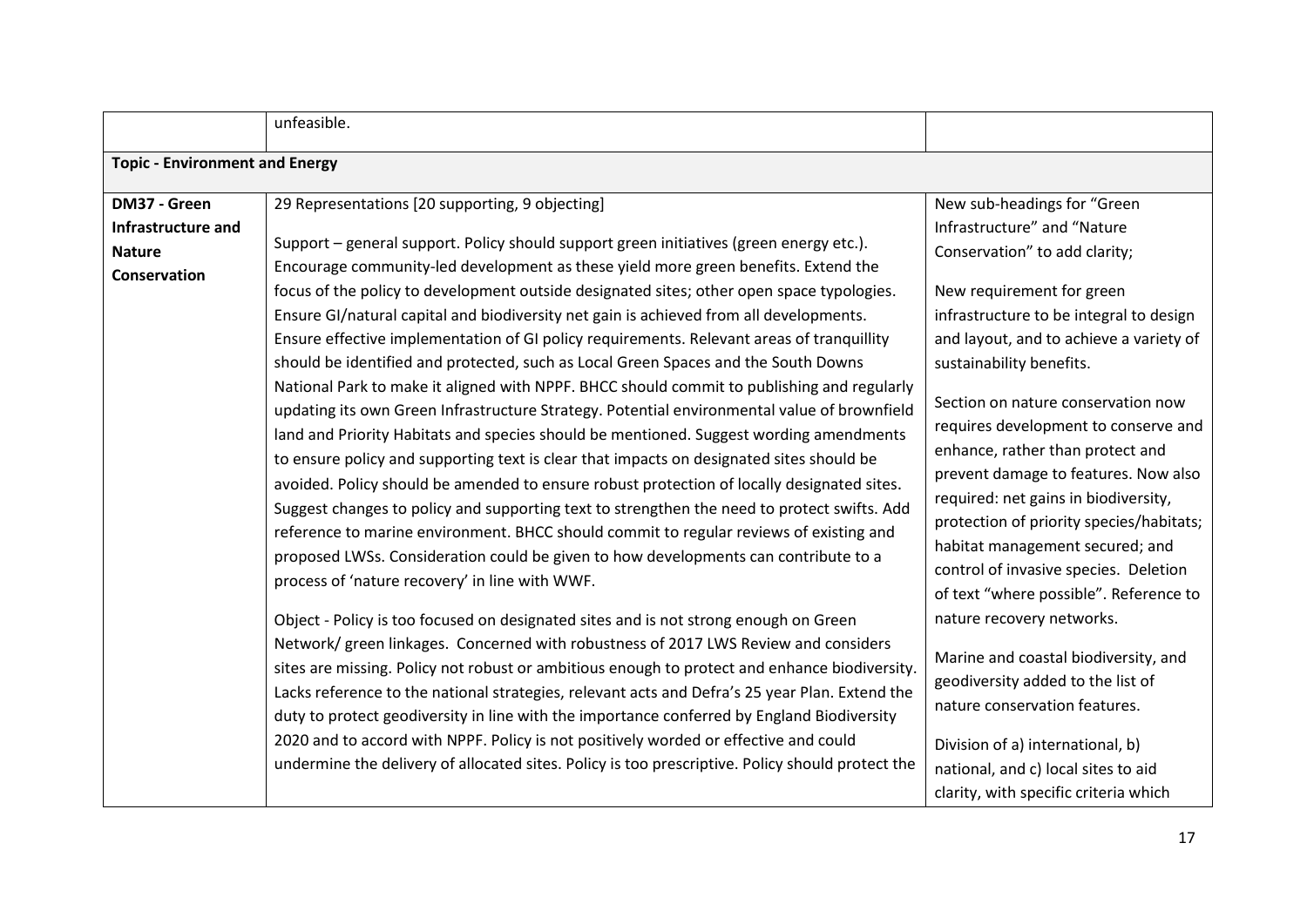|                           | Urban Fringe from development.                                                         | must be met for each including           |
|---------------------------|----------------------------------------------------------------------------------------|------------------------------------------|
|                           |                                                                                        | requirement for relevant assessments     |
|                           |                                                                                        | such as HRA or EIA.                      |
|                           |                                                                                        | Clarity over criteria which do not apply |
|                           |                                                                                        | to allocated local sites.                |
|                           |                                                                                        | All proposals must still ensure          |
|                           |                                                                                        | integrity of designations maintained,    |
|                           |                                                                                        | enhancement through management           |
|                           |                                                                                        | plans; and mitigation to result in net   |
|                           |                                                                                        | gains.                                   |
|                           |                                                                                        | Deletion of requirement for greater      |
|                           |                                                                                        | reductions in CO2 emissions (included    |
|                           |                                                                                        | in H3) and improvements to public        |
|                           |                                                                                        | appreciation of the site.                |
|                           |                                                                                        | Consequential changes to supporting      |
|                           |                                                                                        | text to reflect policy changes,          |
|                           |                                                                                        | reference to swift bricks/boxes, bee     |
|                           |                                                                                        | bricks and further reference to the      |
|                           |                                                                                        | mitigation hierarchy and emerging        |
|                           |                                                                                        | green infrastructure/ nature recovery    |
|                           |                                                                                        | strategies added.                        |
| <b>DM38 - Local Green</b> | 55 Representations [17 supporting, 38 objecting]                                       | Additional paragraph added clarifying    |
| <b>Spaces</b>             |                                                                                        | that development within an LGS will      |
|                           | Support - general support for policy. Local green space designation protects valuable  | not be permitted unless there are very   |
|                           | sources of Green Infrastructure and biodiversity but policy could refer to increasing  | special circumstances where public       |
|                           | accessibility to and within Local Green Space. Ensure no building close to Local Green |                                          |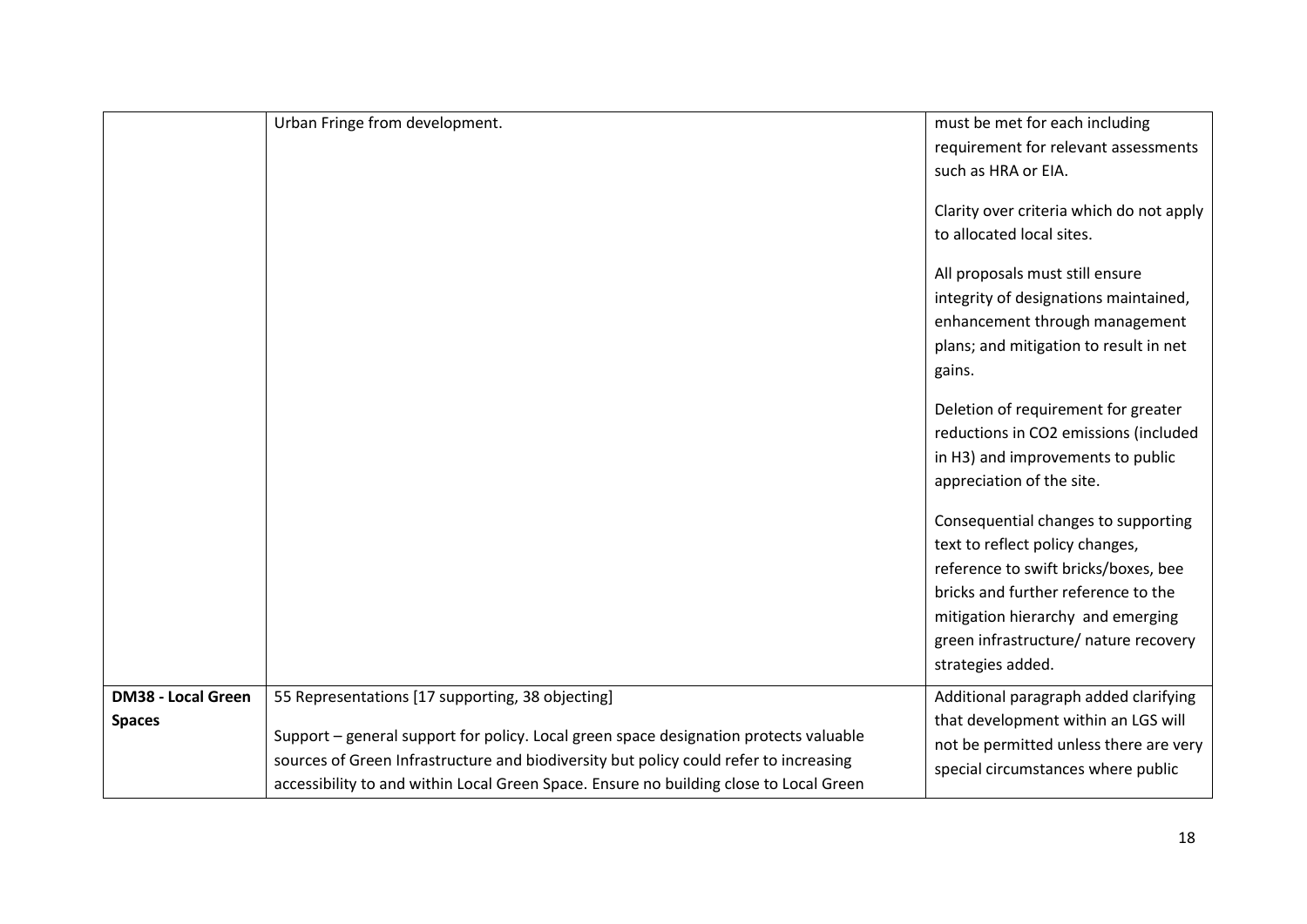|                                | Spaces. Support but additional sites put forward to be included as Local Green Space.<br>Council should undertake an audit of green spaces with a view to further designating areas<br>not currently afforded protection under Policy CP16.<br>Object – policy needs to reflect the NPPF tests of 'special circumstances'. Too much<br>emphasis on designated spaces and ignores wider Green Network within the city & urban<br>fringe. Policy should be changed to ensure urban fringes are not eroded by development.<br>LGS designation lacks sound analysis. Consider three listed sites (Benfield Valley, Ladies' Mile<br>and Hollingbury Park) to not meet the NPPF tests. 29 objections related to St Aubyn's<br>Playing Field not being included as LGS. One objector considered Benfield Valley should be<br>removed from the list as is not consistent with national guidance (NPPF paragraph 100) as<br>the site is an extensive tract of land. | benefits outweigh the harm.<br>Footnotes added to direct to NPPF<br>policies regarding how development<br>within LGS is managed and to provide<br>examples of what constitutes an<br>enhancement.<br>Supporting text amended to reflect<br>the greater protection afforded to the<br>designation and to clarify that<br>development should be compatible<br>with the designation; reference to the<br>NPPF regarding the consistency with<br>LGS designations and wider planning<br>policy; additional text relating to<br>provision of outdoor sports facilities at<br>Benfield Valley. Scope for further sites<br>to be designated through preparation<br>of neighbourhood plans clarified in |
|--------------------------------|------------------------------------------------------------------------------------------------------------------------------------------------------------------------------------------------------------------------------------------------------------------------------------------------------------------------------------------------------------------------------------------------------------------------------------------------------------------------------------------------------------------------------------------------------------------------------------------------------------------------------------------------------------------------------------------------------------------------------------------------------------------------------------------------------------------------------------------------------------------------------------------------------------------------------------------------------------|-------------------------------------------------------------------------------------------------------------------------------------------------------------------------------------------------------------------------------------------------------------------------------------------------------------------------------------------------------------------------------------------------------------------------------------------------------------------------------------------------------------------------------------------------------------------------------------------------------------------------------------------------------------------------------------------------|
|                                |                                                                                                                                                                                                                                                                                                                                                                                                                                                                                                                                                                                                                                                                                                                                                                                                                                                                                                                                                            | supporting text.                                                                                                                                                                                                                                                                                                                                                                                                                                                                                                                                                                                                                                                                                |
| <b>DM39 -</b>                  | 15 Representations [13 supporting, 2 objecting]                                                                                                                                                                                                                                                                                                                                                                                                                                                                                                                                                                                                                                                                                                                                                                                                                                                                                                            | Addition to criterion d) of access                                                                                                                                                                                                                                                                                                                                                                                                                                                                                                                                                                                                                                                              |
| Development on<br>the Seafront | Support - Appropriate policy response - enhancing public access to the beach; addresses<br>climate change adaptation; sea defences and coastal conditions; ensures important<br>biological and geological aspects of coast are not negatively impacted and limits negative<br>impact on the marine environment, and; safeguards open space role of beach. Concern with<br>piecemeal encroachment on the beach Old Town and East Cliff Conservation areas. Need to<br>maintain and enhance public access to and along the coast and to sea-based activities.                                                                                                                                                                                                                                                                                                                                                                                                | routes.<br>Reference in policy to Beachy Head<br>West Marine Conservation Zone.<br>Simplification of supporting text.                                                                                                                                                                                                                                                                                                                                                                                                                                                                                                                                                                           |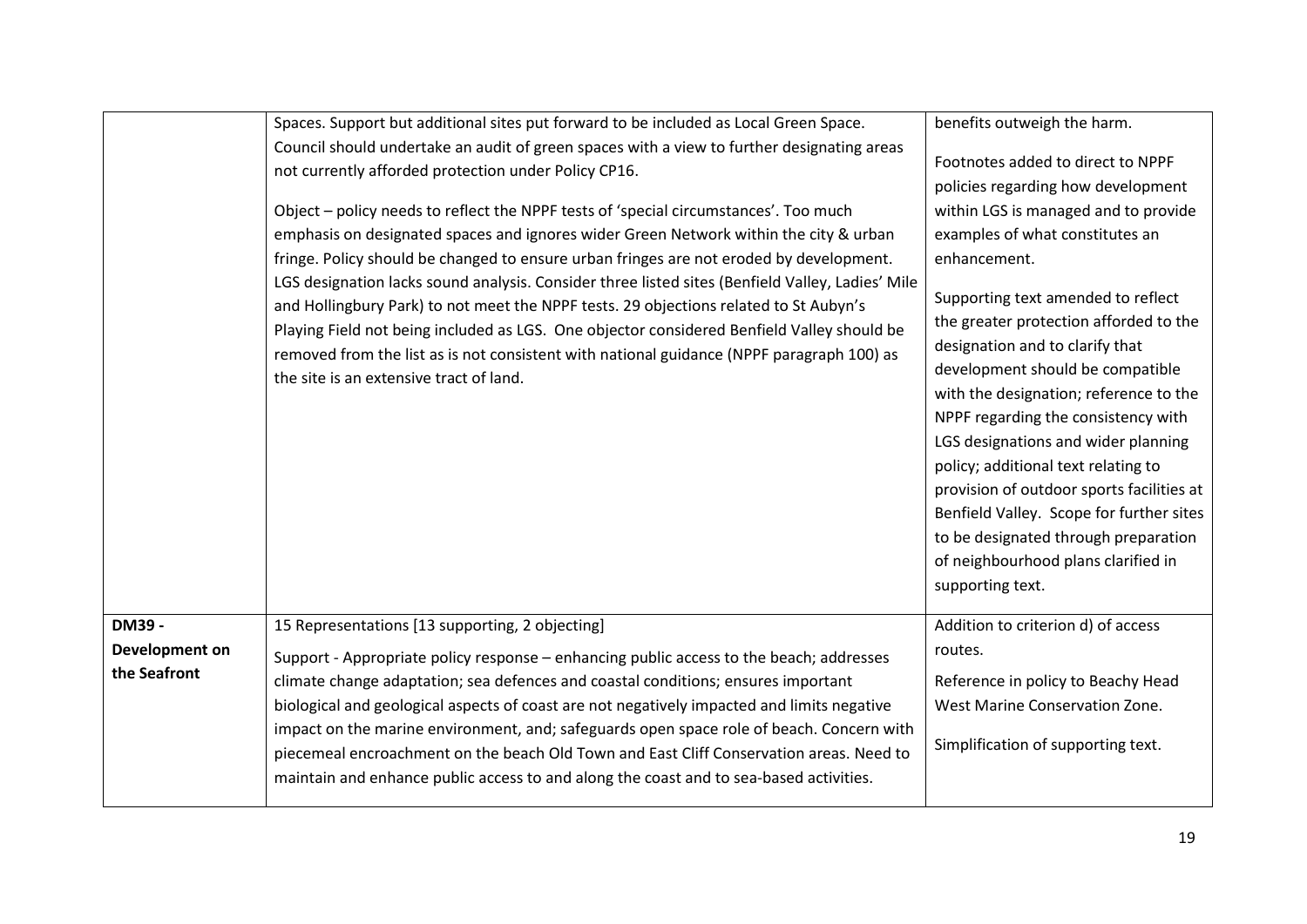| <b>DM40 - Protection</b><br>of the Environment<br>and Health $-$<br><b>Pollution and</b><br><b>Nuisance</b> | Object - Blanket restriction against development extending onto the shingle beach restricts<br>effectiveness of plan; is not positive and could undermine delivery of regeneration schemes<br>such as the development at Black Rock. City Plan should protect the beach-front east of the<br>Yellow wave site as far as the Marina from further development.<br>19 representations [14 supporting, 5 objecting]<br>Support - reference should be made to impact of pollution on water environment,<br>biodiversity and other green initiatives. Reference requested to safeguarding chalk block<br>aquifer. Financial contributions should be directed to initiatives in the Air Quality<br>Management Plan. Monitoring is critical.<br>Object - Strengthen policy to ensure measures to tackle emissions from all sources and have<br>a positive impact on air quality drawing on the Environmental Audit Committee's report.<br>Additional criterion on how spatial planning can reduce need to travel and encourage<br>development in accessible locations. Should cover areas immediately adjacent to or near<br>AQMAs and to buildings or areas frequented by high-risk residents. Refer to positive role<br>building design can play a role in pollution dispersal. New way of conducting air quality<br>impact surveys should be introduced. Policy needs to be strengthened to address immediate<br>air quality concerns in AQMAs (Rottingdean). Criteria for needing Air Quality Impact<br>Assessments should be included in Site Specific policies. Inadequate focus on air quality<br>issues in outlying areas. Question robustness of CPP1 STA methodology and mitigation<br>measures (Rottingdean) in tackling traffic congestion. Align with Corporate KPIs. | Additional criterion related to siting of<br>biomass combustion/ CHP plants near<br>AQMA or sensitive receptors.<br>Inclusion in criterion d) to<br>consideration of impact of lighting on<br>biodiversity in particular priority<br>habitat and species.<br>Clarity in supporting text to 'agent of<br>change' principle.<br>Consequential changes to supporting<br>text in relation to new criterion.<br>Reference to indoor air quality in<br>supporting text and updated<br>guidance. |
|-------------------------------------------------------------------------------------------------------------|----------------------------------------------------------------------------------------------------------------------------------------------------------------------------------------------------------------------------------------------------------------------------------------------------------------------------------------------------------------------------------------------------------------------------------------------------------------------------------------------------------------------------------------------------------------------------------------------------------------------------------------------------------------------------------------------------------------------------------------------------------------------------------------------------------------------------------------------------------------------------------------------------------------------------------------------------------------------------------------------------------------------------------------------------------------------------------------------------------------------------------------------------------------------------------------------------------------------------------------------------------------------------------------------------------------------------------------------------------------------------------------------------------------------------------------------------------------------------------------------------------------------------------------------------------------------------------------------------------------------------------------------------------------------------------------------------------------------------------------------------------------------------|-------------------------------------------------------------------------------------------------------------------------------------------------------------------------------------------------------------------------------------------------------------------------------------------------------------------------------------------------------------------------------------------------------------------------------------------------------------------------------------------|
| <b>DM41 - Polluted</b><br>sites, hazardous<br>substances & land<br>stability                                | 10 Representations [9 supporting, 1 objecting]<br>Support - general support for policy. Support the reference to ecosystem services within<br>this policy. Appropriate Policy and good alignment with NPPF and the DEFRA 25 year plan.<br>Object - There should be site surveys on all proposed developments regardless of Council's<br>resource issues.                                                                                                                                                                                                                                                                                                                                                                                                                                                                                                                                                                                                                                                                                                                                                                                                                                                                                                                                                                                                                                                                                                                                                                                                                                                                                                                                                                                                                   | Clarification in policy that seeking to<br>protect natural capital and the quality<br>of the environment.<br>Include definition of natural capital in<br>footnote.                                                                                                                                                                                                                                                                                                                        |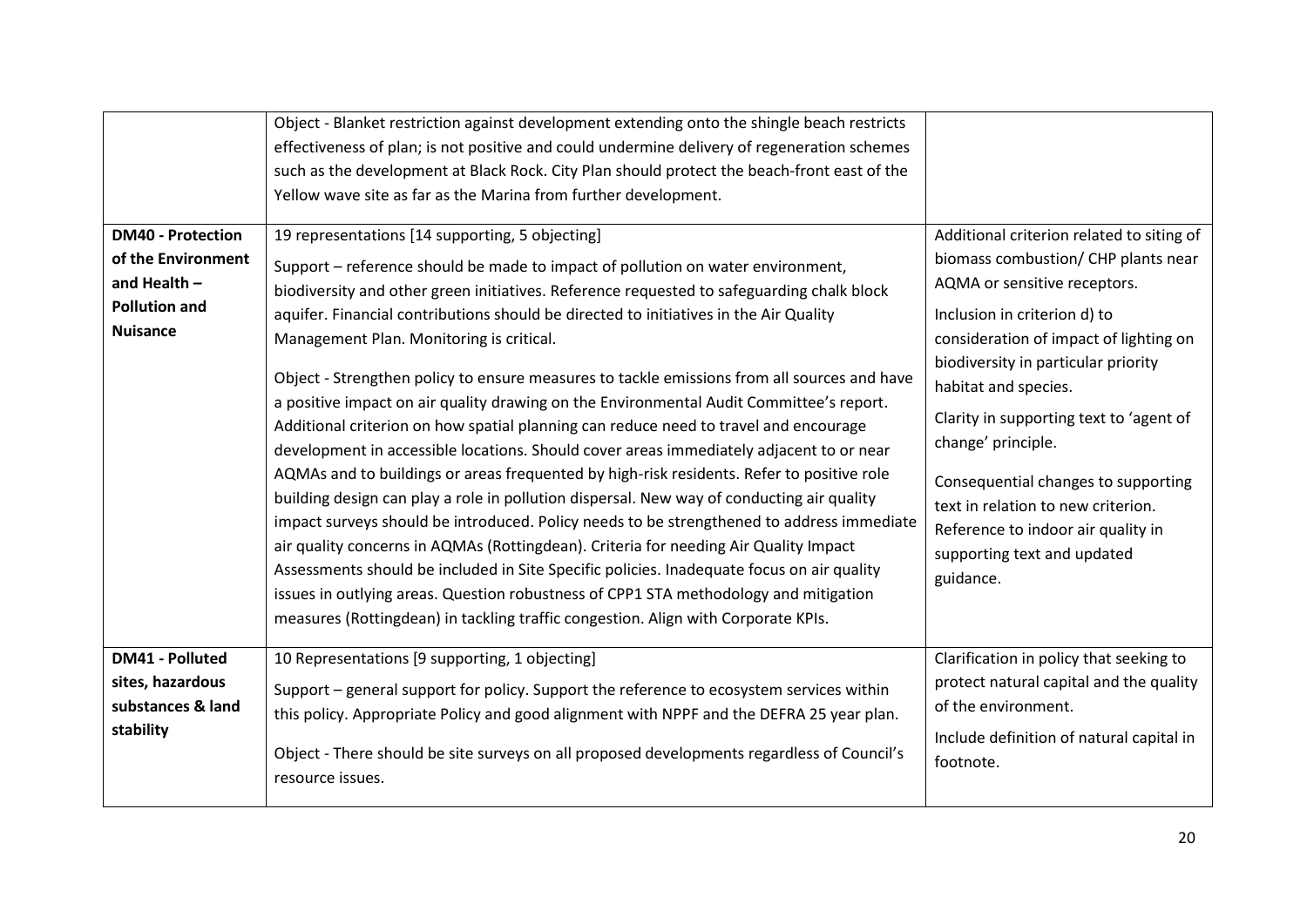| <b>DM42 Protecting</b><br>the Water<br><b>Environment</b> | 18 Representations [17 supporting, 1 objecting]<br>Support - general support. Changes to policy wording required to reflect OFWAT's new<br>approach to water and wastewater connections charging. Refer in supporting text to Beachy<br>Head West MCZ; impact of nitrates on water quality and the ChaMP project. Amend policy<br>to give prominence to water quantity as well as quality. Concerns raised regarding<br>general/plastic waste in sea water and beaches.<br>Object - Policy ignores issues of flooding and sewerage (in Patcham)                                                        | Inclusion reference to water 'quantity'<br>in policy.<br>Amendments to policy wording<br>regarding phasing of waste water<br>infrastructure to align with occupation<br>of development and also streamline<br>wording to avoid duplication.<br>Reference to emerging Greater<br>Brighton Water Plan.                                                                                                                                                                                                                                                                                     |
|-----------------------------------------------------------|--------------------------------------------------------------------------------------------------------------------------------------------------------------------------------------------------------------------------------------------------------------------------------------------------------------------------------------------------------------------------------------------------------------------------------------------------------------------------------------------------------------------------------------------------------------------------------------------------------|------------------------------------------------------------------------------------------------------------------------------------------------------------------------------------------------------------------------------------------------------------------------------------------------------------------------------------------------------------------------------------------------------------------------------------------------------------------------------------------------------------------------------------------------------------------------------------------|
| <b>DM43 - Sustainable</b><br><b>Urban Drainage</b>        | 13 Representations [12 supporting, 1 objecting]<br>Support - Policy is an appropriate and strong response; would accord with NPPF - would<br>protect biodiversity, ecological networks, GI and natural capital and improve water quality.<br>Include reference in policy to delivery of improved biodiversity and net gains. Policy should<br>require larger development to modernise drainage system (or alternatively include this in<br>DM42) Include in policy wording role of SUDS, and type of SUDS, in management of water<br>quality.<br>Object - Feel standards are being ignored in Patcham. | Amendment to policy to clarify that<br>subterranean development would not<br>permitted where other sources of<br>flooding have occurred.<br>Amendment to policy to clarify that<br>suds should be located and designed<br>in accordance with best practice and<br>adopted Sustainable Drainage SPD and<br>that proposals should provide where<br>possible improved biodiversity.<br>Changes to supporting text to clarify<br>certain types of SUDs more<br>appropriate than others given aquifer.<br>Updated reference to SFRA and SPD<br>and other available good practice<br>guidance. |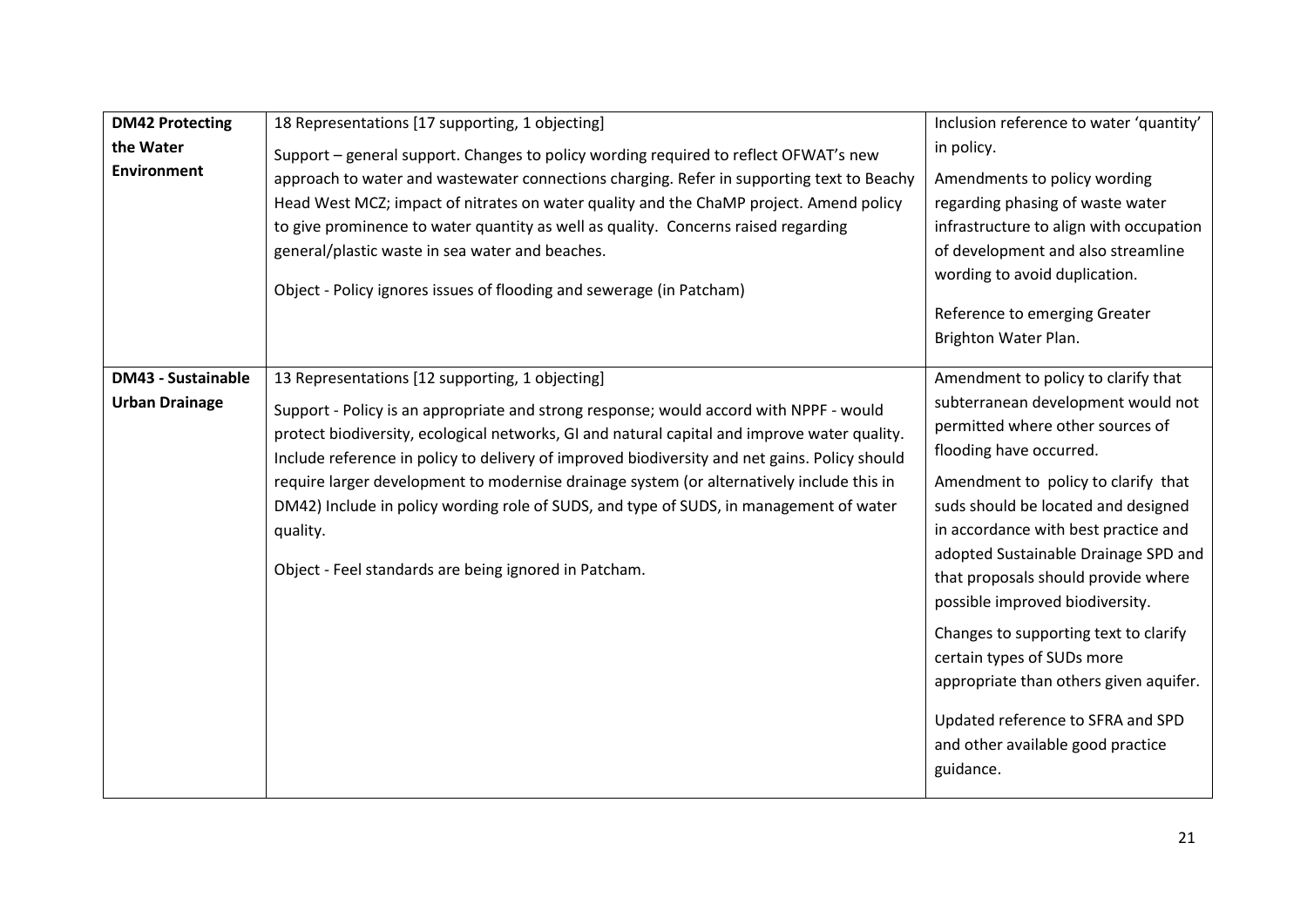| DM44 - Energy           | 16 Representations [11 supporting, 5 objecting]                                             | No change to policy wording (inclusion                                   |
|-------------------------|---------------------------------------------------------------------------------------------|--------------------------------------------------------------------------|
| <b>Efficiency and</b>   |                                                                                             | of footnote).                                                            |
| <b>Renewables</b>       | Support - General support. Whilst supportive of general approach seek removal of            |                                                                          |
|                         | application of policy to conversions and change of use to and removal of policy relating to | Clarifications in supporting text to                                     |
|                         | improving Energy Performance. Question why an EPC target is required in addition to the 19  | some aspects of implementation                                           |
|                         | % carbon reduction target. Both are seeking to reduce carbon emissions and use of both      | including assessments of carbon                                          |
|                         | may introduce confusion and not be consistent with 2015 Ministerial Statement. Greater      | emissions.                                                               |
|                         | reductions should only be sought subject to clearly demonstrable viability and feasibility  |                                                                          |
|                         | considerations.                                                                             | Updates to supporting text to refer to                                   |
|                         |                                                                                             | council's ambition to be carbon                                          |
|                         | Object - More constructive discussions should be happening with professionals and other     | neutral by 2030 and refer to emerging                                    |
|                         | LPAs about how we build above what is required by law, in order that we achieve wellbeing   | Greater Brighton Energy Plan.                                            |
|                         | and social justice within ecologically-sound limits. EPC requirement in policy should be    |                                                                          |
|                         | amended to require: EPC A (new build) and EPC B (conversion/ change of use). Should not     |                                                                          |
|                         | be overreliance on BREEAM accreditation and query on how it relates to non-residential      |                                                                          |
|                         | schemes.                                                                                    |                                                                          |
|                         |                                                                                             |                                                                          |
| <b>DM45 - Community</b> | 11 Representations [7 supporting, 4 objecting]                                              | No change to policy wording.                                             |
| <b>Energy</b>           |                                                                                             |                                                                          |
|                         | Support - general support. Will help to reduce and mitigate the impacts of climate change   | Reference in supporting text to social<br>value and council social value |
|                         | Accords with Economic Strategy, the NPPF and DEFRA 25 year plan. Need to consider lack of   |                                                                          |
|                         | choice and regulation.                                                                      | framework.                                                               |
|                         | Object - Consider the policy to be aspirational rather than a measurable, effective and     |                                                                          |
|                         | deliverable policy. Prefer a stronger policy - i.e. should be a requirement, rather than    |                                                                          |
|                         | encouragement. Council needs to take more of leadership role to ensure policies are         |                                                                          |
|                         | meaningful.                                                                                 |                                                                          |
|                         |                                                                                             |                                                                          |
| DM46 - Heating and      | 15 Representations [13 supporting, 2 objecting]                                             | Amendment to policy to require that                                      |
| cooling network         | Support - Important to lower energy consumption and CO2 emissions. Complements wider        | proposals must meet CHP Quality                                          |
|                         |                                                                                             | Assurance standards and demonstrate                                      |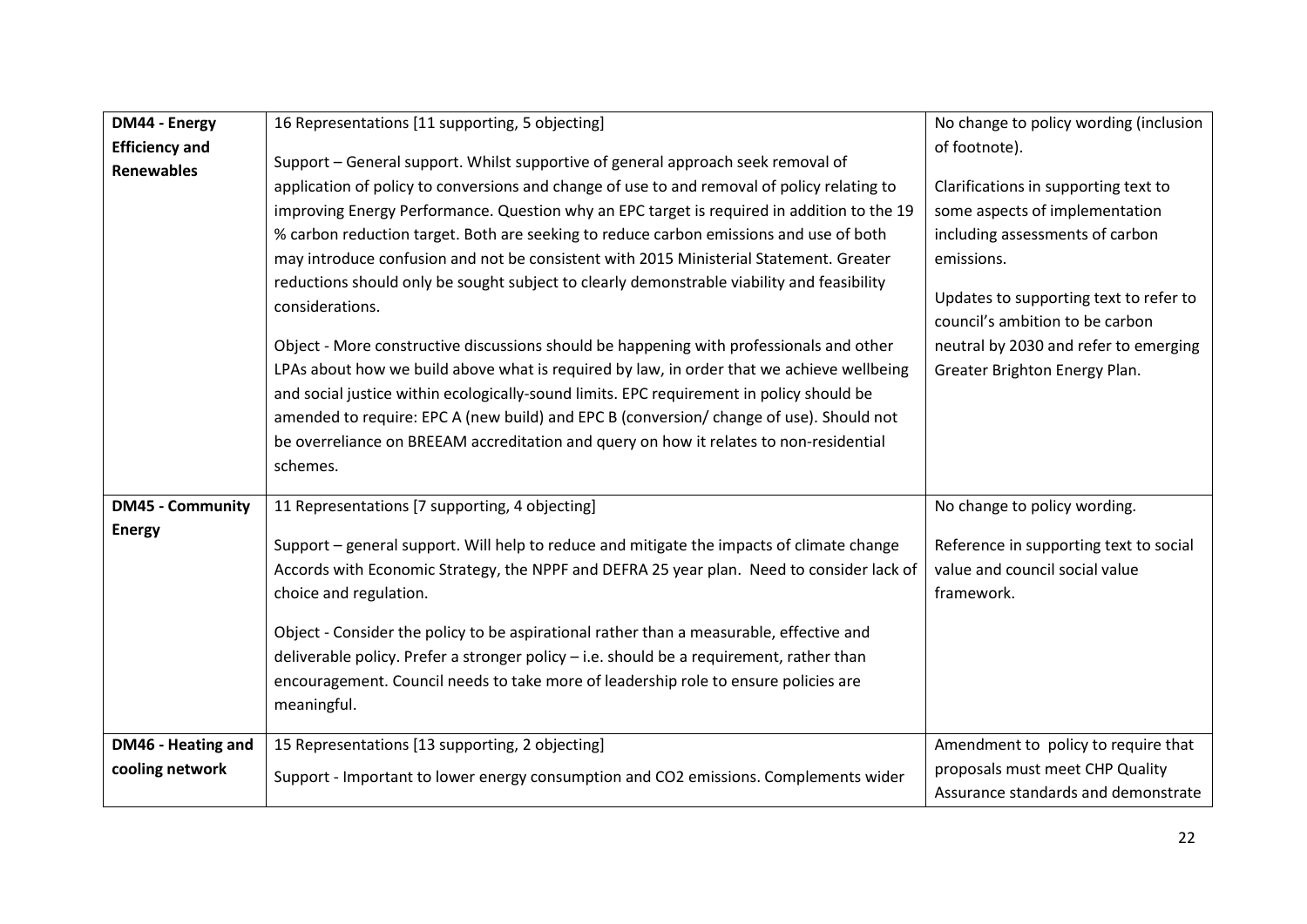| infrastructure           | energy work in the city region. Policy prioritises less well of and vulnerable.               | suitability to a future connection.    |
|--------------------------|-----------------------------------------------------------------------------------------------|----------------------------------------|
|                          | Object - Policy does not consider that alternative means of achieving reducing carbon         |                                        |
|                          | emissions are actually more effective than District Heating, and can be cheaper. As such, the |                                        |
|                          | policy should not be restricted to one means of meeting the objective. Policy does not add    |                                        |
|                          | anything above DM44 and should be removed; or altered to allow for other methods of           |                                        |
|                          | achieving carbon emissions reduction                                                          |                                        |
|                          | Special Areas, Strategic Site Allocations and Housing and Employment Site Allocations         |                                        |
| <b>Special Area SA7:</b> | 18 Representations [12 supporting, 6 objecting]                                               | Policy amended to include reference    |
| <b>Benfield Valley</b>   | Support - support the policy objective to protect and enhance the Local Wildlife Site as an   | to enhancing wildlife connectivity and |
|                          | important 'green wedge' and the commitment to the protection and enhancement of               | buffer zones.                          |
|                          | biodiversity. Policy would protect and enhance Benfield Valley's value to biodiversity and    | Paragraph added to supporting text to  |
|                          | green infrastructure which would accord with the NPPF and DEFRA 25 year plan. Support         | reflect ANA designation and potential  |
|                          | policy wording promoting connectivity through the site from the urban area to the National    | for archaeology.                       |
|                          | Park and the creation of gateway facilities. Support the requirement in the policy            |                                        |
|                          | justification for detailed proposals to provide Landscape and Visual Character Assessment.    |                                        |
|                          | Additional flexibility on housing numbers could help to bridge gaps in housing provision if   |                                        |
|                          | windfall sites do not produce the numbers envisaged. Some concern that the housing            |                                        |
|                          | allocation areas may have some detrimental effects on the setting of Grade II listed Benfield |                                        |
|                          | Barn and its associated Conservation Area - the siting, form and scale of the housing would   |                                        |
|                          | have to be very carefully planned to ensure no harmful impacts arise and the positive         |                                        |
|                          | benefits sought by the policy are realised.                                                   |                                        |
|                          | Object - The site has potential to deliver considerably more than 100 dwellings (375          |                                        |
|                          | dwellings is suggested by the site promoter based on site level assessments of ecology,       |                                        |
|                          | landscape, open space and access). The ambitions for higher quality green space are more      |                                        |
|                          | likely to be deliverable if more housing is allowed for. Proposed allocation would create     |                                        |
|                          | extra traffic on surrounding roads which are already extremely busy especially at peak        |                                        |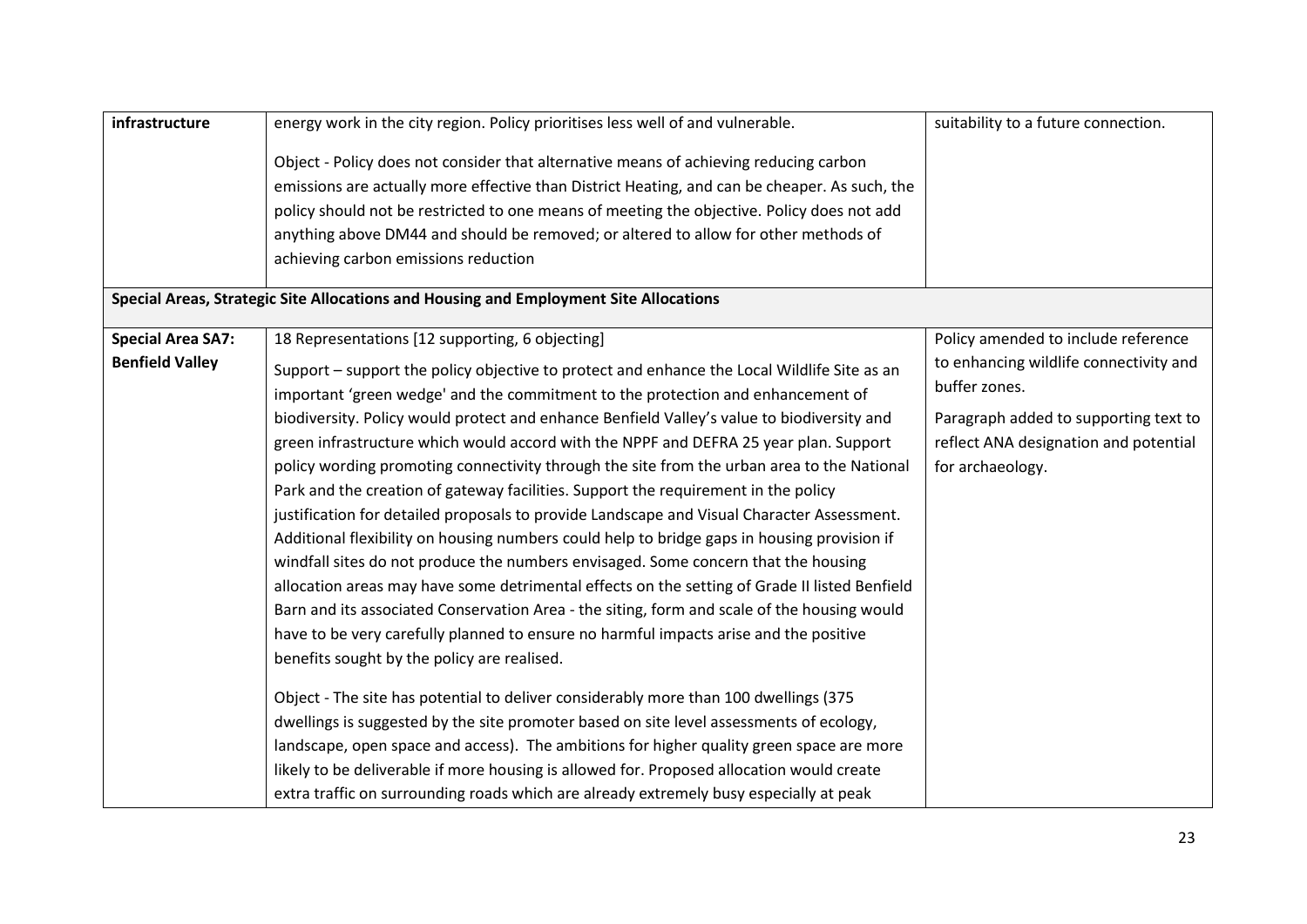|                                                                       | times, with particular impacts likely on Fox Way and Hangleton Lane. The number of<br>residential units has been increased from the UFA 2015 figure of 30 dwellings to 100<br>dwellings without a clear justification. The increased housing numbers contradict the<br>conclusions of the UFA in terms of impacts on landscape and recreational disturbance. The<br>allocation of housing on a site proposed for designation as Local Green Space is<br>inappropriate. The site does not meet the criteria for designation as Local Green Space as<br>defined in the NPPF.                                                                                                                                                                                                                                                                                                                                                                                                                                                                                                 |                                                                                                                                                                                                                                                                                        |
|-----------------------------------------------------------------------|----------------------------------------------------------------------------------------------------------------------------------------------------------------------------------------------------------------------------------------------------------------------------------------------------------------------------------------------------------------------------------------------------------------------------------------------------------------------------------------------------------------------------------------------------------------------------------------------------------------------------------------------------------------------------------------------------------------------------------------------------------------------------------------------------------------------------------------------------------------------------------------------------------------------------------------------------------------------------------------------------------------------------------------------------------------------------|----------------------------------------------------------------------------------------------------------------------------------------------------------------------------------------------------------------------------------------------------------------------------------------|
| <b>General Hospital</b><br>Site, Elm Grove,<br><b>Freshfield Road</b> | Support - policy needs to reflect the council motion seeking affordable housing. Policy<br>should require comprehensive Heritage Impact Assessment. Support principle of provision<br>of health facility. Greater use of housing/key housing could be provided from the part of the<br>site surplus to healthcare use. Need to safeguard swift colony. Reference to contamination<br>is requested if appropriate. Ensure development will be readily accessible and link to<br>adjacent neighbourhoods.                                                                                                                                                                                                                                                                                                                                                                                                                                                                                                                                                                    | Assessment added.<br>Amendment to criterion b) regarding<br>creation of openings in the wall, for<br>clarification.<br>Additional criteria f) and g) to address<br>waste water infrastructure                                                                                          |
|                                                                       | Object - Policy needs to adopt a flexible approach to housing numbers/density. Site capacity<br>is low and affordable housing yield should be 100% on a publicly owned site whilst health<br>facility can be moved elsewhere. Allocation does not reflect funding gap, a higher housing<br>number (700 homes) is needed. Higher limit to healthcare provision floorspace can be set.<br>Consider the allocation does not comply with density policy in City Plan Part 1. Criterion a) is<br>unnecessarily onerous (retention of some listed/non designated heritage buildings is<br>onerous and affects the viability of the scheme), Criterion b) and c) need rationalising for<br>clarity and flexibility. Criterion d) needs deleting. Capacity of sewage network requires<br>alignment with phasing and reinforcement plans. Add a criterion to reflect the need for the<br>phasing of development to be aligned with their reinforcement. Allocation requires<br>comprehensive TA in view of potential traffic increase in A259 . Make provision for swift<br>colony. | requirements<br>Additional criteria h) to address site<br>specific biodiversity and green<br>infrastructure requirements (including<br>swift colony).<br>Consequential changes to supporting<br>text related to policy changes and<br>reference to potential for<br>contaminated land. |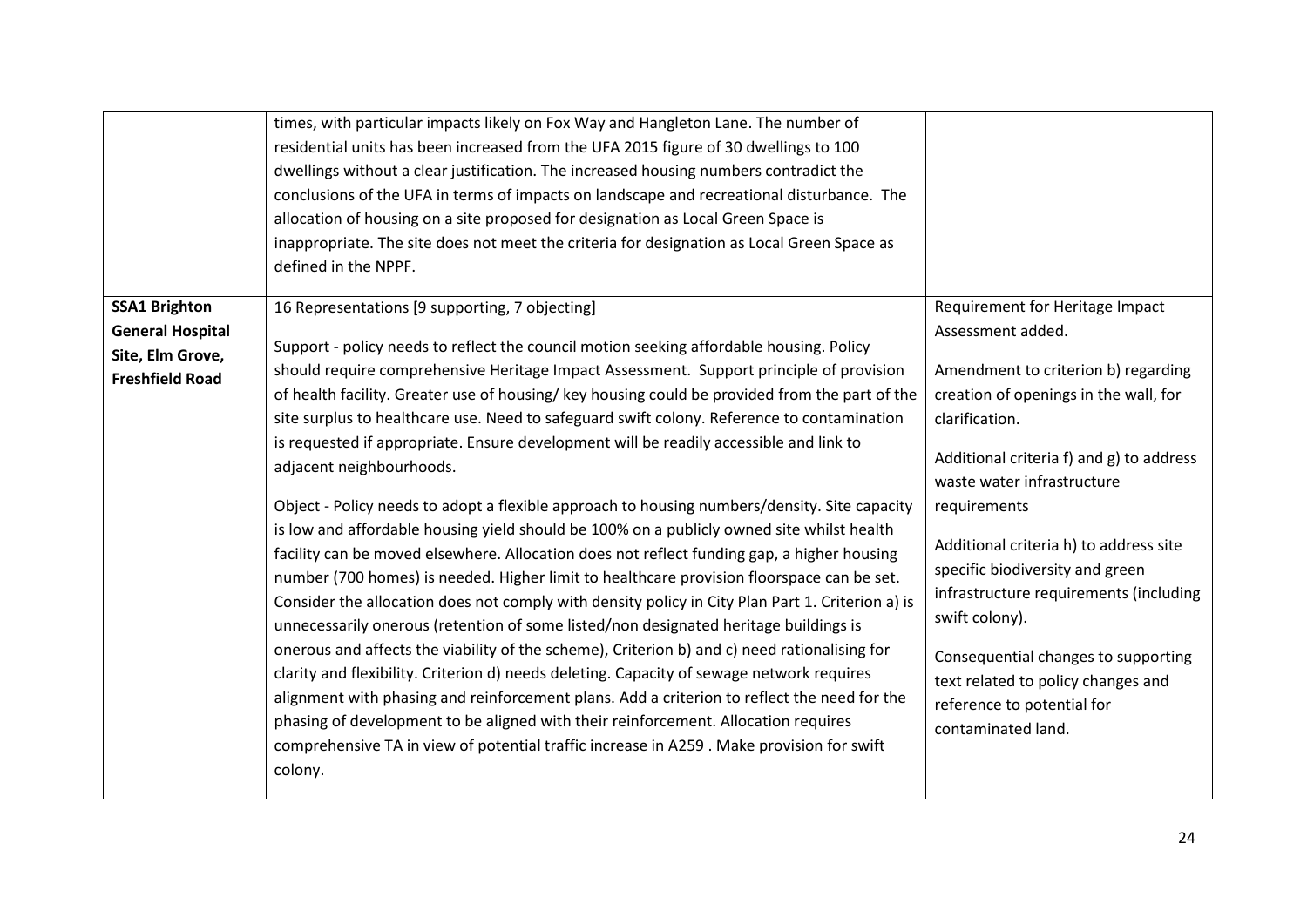| <b>SSA2 Combined</b>      | 9 Representations [8 supporting, 1 objecting]                                                 | Clarification of criterion g) to enhance |
|---------------------------|-----------------------------------------------------------------------------------------------|------------------------------------------|
| <b>Engineering Depot,</b> |                                                                                               | setting of nearby heritage assets.       |
| <b>New England Road</b>   | Support - some general support. Further reference to heritage assets/ heritage impact         |                                          |
|                           | statement sought. A minimum required amount of Green Infrastructure should be stated to       | Including of criteria i) in relation to  |
|                           | ensure net gains can be achieved.                                                             | waste water infrastructure               |
|                           |                                                                                               | requirements                             |
|                           | Object - Wastewater infrastructure currently insufficient, suggest wording changes to ensure  |                                          |
|                           | delivery of sewerage network reinforcement.                                                   | Inclusion in supporting text to          |
|                           |                                                                                               | potential for contaminated land.         |
| <b>SSA3 Land at Lyon</b>  | 10 Representations [9 supporting, 1 objecting]                                                | Addition to criterion d) in relation to  |
| Close, Hove               |                                                                                               | biodiversity and green infrastructure    |
|                           | Support - some general support. The proximity of the site to the Willett Estate conservation  | requirements.                            |
|                           | area should be noted in the policy and/or justification. Employment floorspace figure for     |                                          |
|                           | Peacock Industrial Estate should be reduced. Residential development requirement should       | Including of criterion h) and i) in      |
|                           | be increased to make optimal use of site potential which is much higher than 300 units. A     | relation to waste water infrastructure   |
|                           | minimum amount of green infrastructure development should be stated to ensure net gains       | requirements                             |
|                           | can be achieved. Development must be attractive, require mansion blocks.                      |                                          |
|                           |                                                                                               | Inclusion in supporting text to          |
|                           | Object - Policy needs additional criteria to ensure coordination of wastewater infrastructure | potential for contaminated land and      |
|                           | provision with development.                                                                   | further guidance on design principles    |
|                           |                                                                                               | and nearby heritage assets.              |
| <b>SSA4 - Sackville</b>   | 11 Representations [10 supporting, 1 objecting]                                               | Inclusion of criterion h) in relation to |
| <b>Trading Estate and</b> |                                                                                               | biodiversity and green infrastructure    |
| <b>Coal Yard</b>          | Support - support comprehensive redevelopment but a more flexible and qualitative             | requirements.                            |
|                           | approach to employment uses is requested. No justification provided for amount of             |                                          |
|                           | employment floorspace required. The amount suggests a 'business park' element which is        | Including of criterion i) and j) in      |
|                           | not considered relevant or deliverable, or consistent with DA6. Indicative figure preferred.  | relation to waste water infrastructure   |
|                           | Refer to Source Protection zone and contamination. A minimum amount of GI development         | requirements                             |
|                           | should be stated to ensure net gains can be achieved. Recognition that the development        |                                          |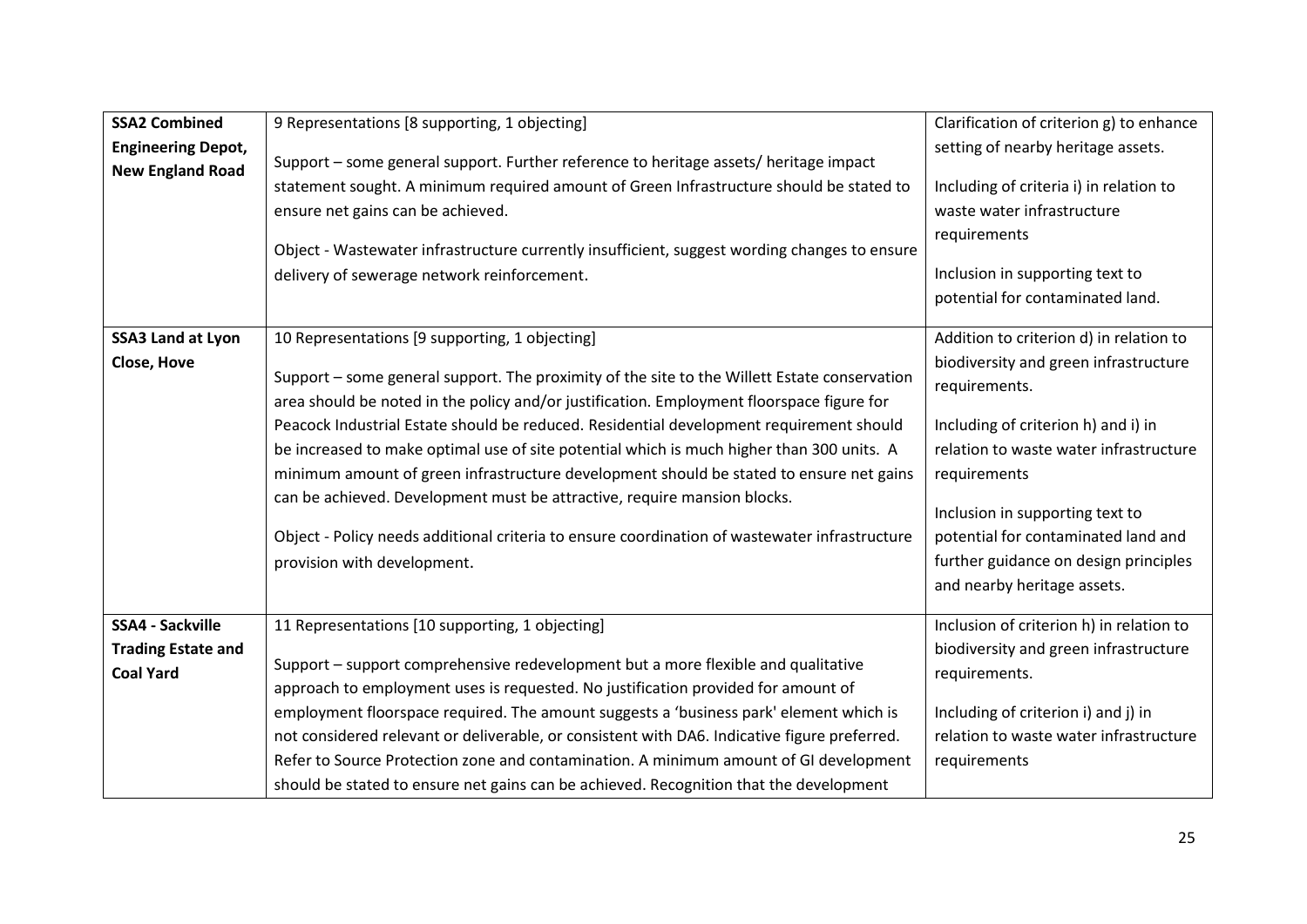|                                                                   | must meet the requirements of a future Hove Station Neighbourhood Plan is positive.<br>Object - local wastewater infrastructure capacity in closest proximity to the site has limited<br>capacity to accommodate the proposed development. Additional wording suggested to<br>address the existing Southern Water infrastructure under the site.                                                                                                                                                                                                                                                                                                                                                                                                                                                                                                                                                                                                                                                                                                                                                                                                                                                                                                                                                                                                                                                                                                                                                                                                                                                                                                                                                                                                                                                                                                                                                                                           | Consequential amendments to<br>supporting text and inclusion in<br>supporting text to potential for<br>contaminated land.                                                                                                                                                                                                           |
|-------------------------------------------------------------------|--------------------------------------------------------------------------------------------------------------------------------------------------------------------------------------------------------------------------------------------------------------------------------------------------------------------------------------------------------------------------------------------------------------------------------------------------------------------------------------------------------------------------------------------------------------------------------------------------------------------------------------------------------------------------------------------------------------------------------------------------------------------------------------------------------------------------------------------------------------------------------------------------------------------------------------------------------------------------------------------------------------------------------------------------------------------------------------------------------------------------------------------------------------------------------------------------------------------------------------------------------------------------------------------------------------------------------------------------------------------------------------------------------------------------------------------------------------------------------------------------------------------------------------------------------------------------------------------------------------------------------------------------------------------------------------------------------------------------------------------------------------------------------------------------------------------------------------------------------------------------------------------------------------------------------------------|-------------------------------------------------------------------------------------------------------------------------------------------------------------------------------------------------------------------------------------------------------------------------------------------------------------------------------------|
| <b>SSA5 Madeira</b><br><b>Terrace and</b><br><b>Madeira Drive</b> | 36 Representation [9 supporting, 27 objecting]<br>Support - The policy is a pragmatic approach; need for strategic and joined up approach and<br>need for private investment. Supports inclusion of hotel in range of uses. The benefits of<br>proposals are recognised with regards to green infrastructure and biodiversity<br>improvements/ gains but this should be specified in the policy. Ensure transport/ access<br>improvements and include employment space to create activity all year round.<br>Consideration should be given to the extension of Volks Railway to the Marina in any Black<br>Rock/Madeira Drive Scheme. Include reference to proposals should complement Former<br>Peter Pan Leisure site.<br>Object - Object to hotel being included in range of permitted uses - not appropriate, out of<br>keeping and wrong location. Emphasis should be on retaining and restoring the arches,<br>terraces and walkways, retain green wall and original function of terrace - open space,<br>viewing and promenade space. Concerned with impact of proposals on event space -<br>proposals should not impede regular events and whether events will impact on businesses.<br>Proposed uses should be small scale independent uses, artist studios and galleries - include<br>leisure and sport facilities (running track). Proposals should involve/led by community<br>Concerns with how proposals will affect the historic Madeira Terrace structure and fund the<br>maintenance of structure. Concerns with reference to shared space and whether still<br>appropriate. Ensure appropriate reference to seafront cycle route and ensure separate<br>cycle path is not obstructed by events. Amendments sought to include reference to needs<br>and interest of elderly, the use of Madeira Lift and Shelter hall in terms of pedestrian<br>connections. Remove reference to allowing hard standing on back of beach. | Inclusion in policy of reference to<br>refurbishment, restoration and<br>revitalisation of terraces; clarification<br>on small/ boutique hotels; cycling<br>infrastructure; event and shared<br>spaces and greater detail on<br>biodiversity/landscaping<br>improvements sought.<br>Consequential amendments to<br>supporting text. |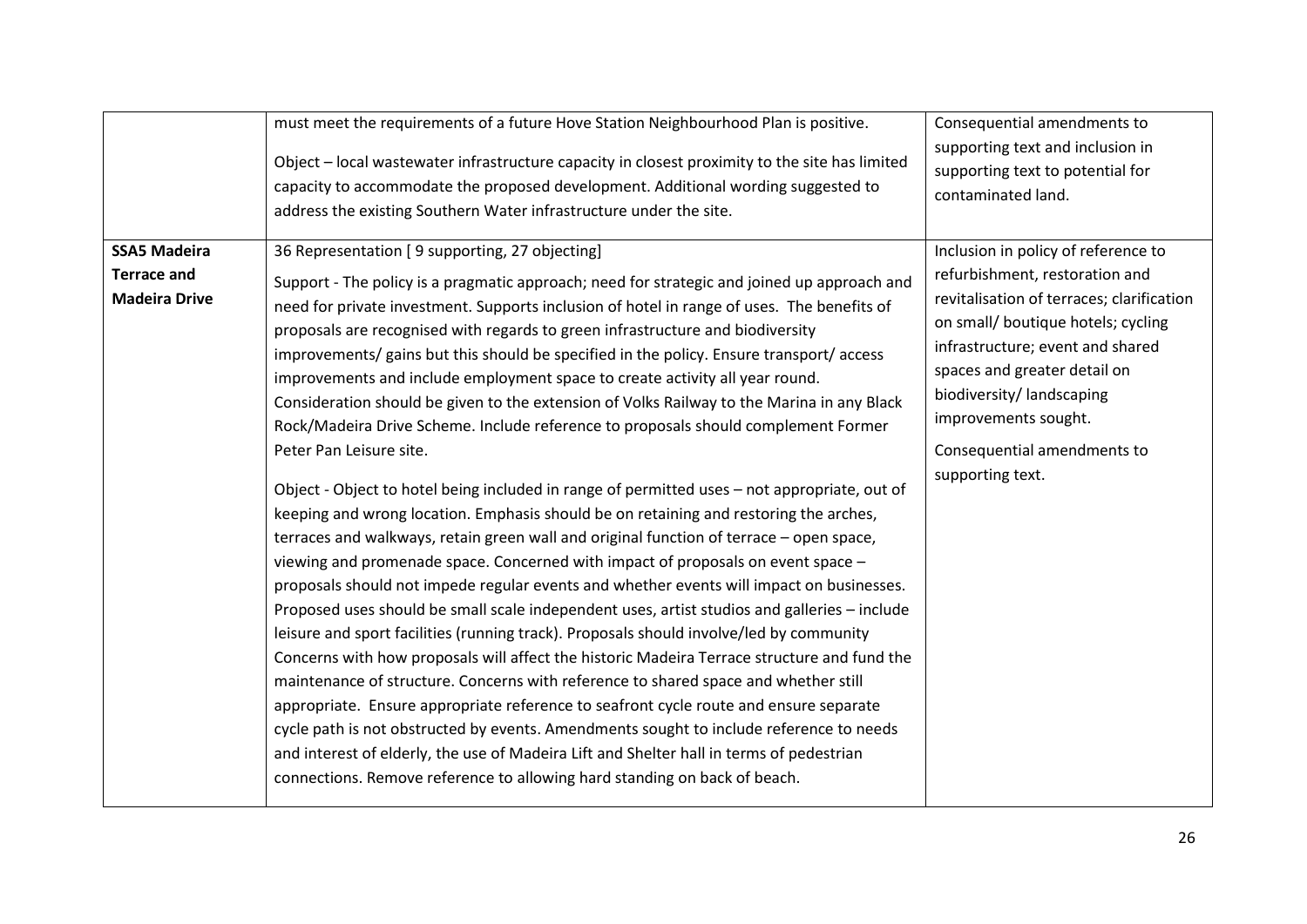| <b>SSA6 Former Peter</b><br>Pan leisure site<br>(adjacent Yellow<br>Wave), Madeira<br><b>Drive</b> | 18 Representations [11 supporting, 7 objecting]<br>Support - Support policy but seek a wider range of additional permitted uses for the site.<br>Include an additional criterion to encourage temporary/ pop-up uses. Changes requested to<br>supporting text to remove reference to 'open character' being maintained. Welcome<br>reference to open views to the sea; additional guidance should be provided in supporting<br>text. Green infrastructure and biodiversity improvements/ gains should be specified in the<br>policy. Need for better maintained seafront cycle route.                                                                                                                                                                                                                                                                                    | Clarification through policy<br>amendments to main and ancillary<br>uses permitted.<br>Additional criterion c) relating to<br>density of development<br>Further detail on biodiversity<br>improvements sought.                                                                                                                                                                                                                        |
|----------------------------------------------------------------------------------------------------|--------------------------------------------------------------------------------------------------------------------------------------------------------------------------------------------------------------------------------------------------------------------------------------------------------------------------------------------------------------------------------------------------------------------------------------------------------------------------------------------------------------------------------------------------------------------------------------------------------------------------------------------------------------------------------------------------------------------------------------------------------------------------------------------------------------------------------------------------------------------------|---------------------------------------------------------------------------------------------------------------------------------------------------------------------------------------------------------------------------------------------------------------------------------------------------------------------------------------------------------------------------------------------------------------------------------------|
|                                                                                                    | Object - Concern with development on the beach, concern loss of public amenity. Should<br>only be temporary small scale developments. Concerned policy criteria will be ignored and<br>seeking strengthening of policy. Concern with height of development obscuring sea views.                                                                                                                                                                                                                                                                                                                                                                                                                                                                                                                                                                                          | Consequential supporting text<br>improvements.                                                                                                                                                                                                                                                                                                                                                                                        |
| <b>SSA7 Land Adjacent</b><br>to American Express<br><b>Community</b><br>Stadium, Village<br>Way    | 12 Representations [ 8 supporting, 4 objecting]<br>Support - proposed development could impact on Strategic Route Network, Highways<br>England should be consulted on any submitted application. Additional wording suggested to<br>better reflect visual connectivity to South Downs National Park. Include reference to<br>groundwater source protection zones and contamination (if appropriate). Suggest<br>requirement for heritage impact assessment. Require biodiversity net gains.<br>Object-concerned with potential increases in traffic on the A259 and B2123 generated by<br>future developments. Area saturated with development. Policy should be amended to allow<br>for A1 retail development. Criteria should be amended to be less prescriptive regarding<br>specific types of landscape solutions and additional sustainable transport improvements. | Clarification in criterion b) that<br>proposals should enhance heritage<br>assets and provide visual connectivity<br>to the South Downs National Park<br>Removal from criteria e) of specific<br>examples of landscape solutions.<br>Consequential amendment to<br>supporting text to address the setting<br>of the National Park and provide<br>information on the sites location<br>within a Groundwater Source<br>Protection Zone. |
| <b>H1 Housing Sites</b><br>and Mixed Use Sites                                                     | 197 Representations [25 supporting, 169 objecting, 3 other]<br>Support - general support; confirmation required that the cumulative impact of the<br>development sites have been included within the strategic modelling and included within                                                                                                                                                                                                                                                                                                                                                                                                                                                                                                                                                                                                                             | Requirement for development on<br>some sites to align with sewerage<br>network reinforcement and/or to                                                                                                                                                                                                                                                                                                                                |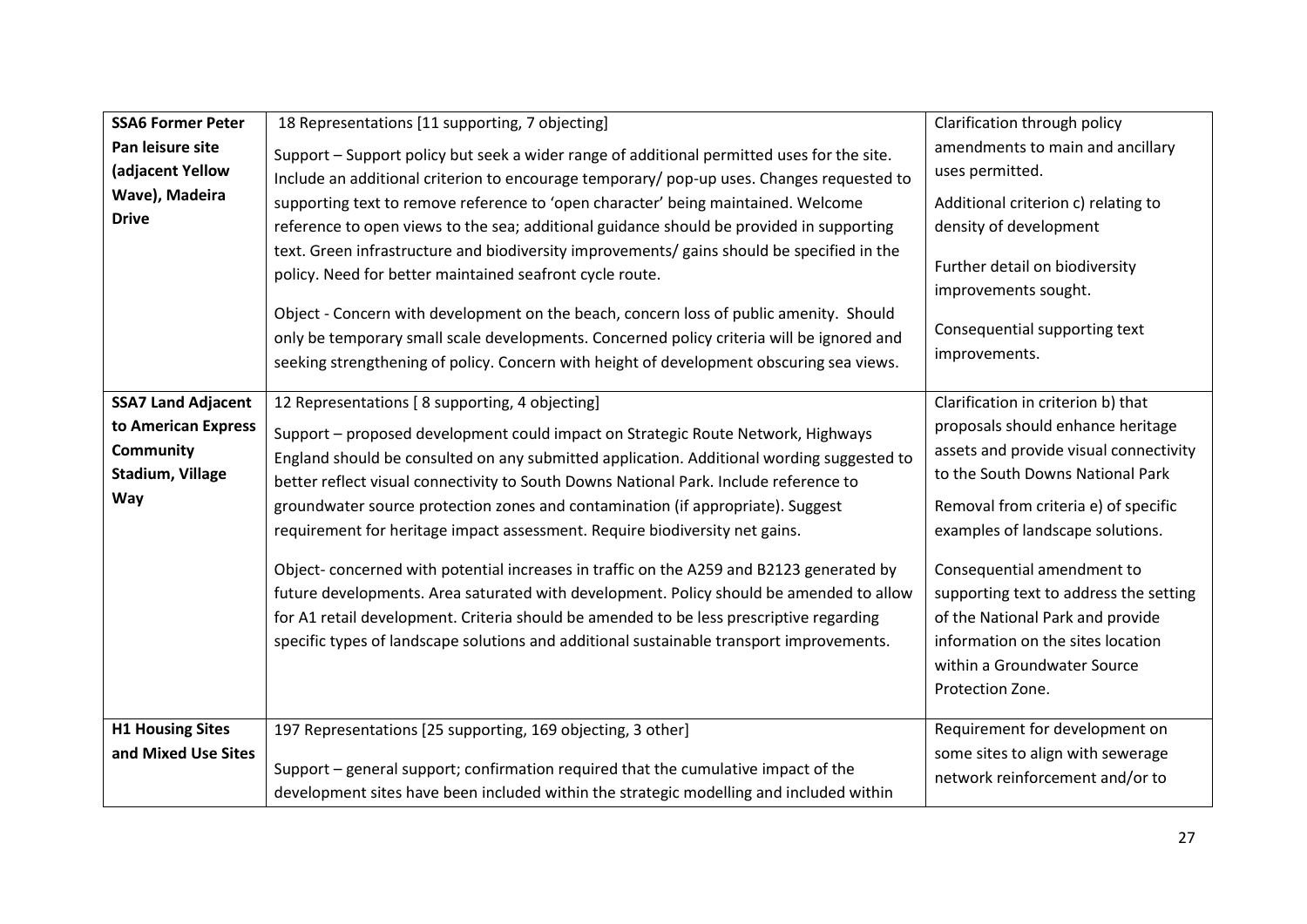|                                           | the agreed junction mitigations. Include reference to protection of groundwater source<br>protection zones and contaminated land where appropriate. Sites should be assessed for<br>heritage impacts. Support for allocation of St Aubyn's School site. Some sites were<br>considered suitable for more development/ less prescription on mix of uses proposed. A<br>number of new ('omission sites') were put forward for consideration for inclusion in CPP2<br>for housing.<br>Object - general objectives. Brownfield sites should be developed first. Sites with capacity<br>under 10 units should be allocated to boost delivery. Housing target is too low. Need to<br>demonstrate whether Plan is meeting Objectively Assessed Housing Need. Windfall<br>allowance is too high. Additional sources of supply should be allocated (council owned land<br>and Estates Regeneration programme sites). Densities should comply with NPPF and tall<br>buildings guidance should be updated to encourage the development of higher buildings in<br>the city. Transport improvements required at Shoreham and Brighton Marina to deliver<br>required housing numbers. Ensure net gains in biodiversity and green infrastructure. Local<br>waste water infrastructure requirements should be referred to. Allocations should not be<br>prescriptive and mixed use sites should have a substantial housing element. Significant<br>objection to the proposed allocation at 46-54 Old London Road, Patcham for reasons<br>including impact on residential amenity, biodiversity and wildlife, over-development,<br>additional congestion/ parking problems, flood risk unsuitability and query if all of site is<br>available. Objections made to a number of other specific site allocations - availability/<br>adjacent uses/ proposed mix of uses/ suitability of allocation given wildlife designations.<br>The indicative minimum figure was objected to for a number of sites. | ensure layout allows future access to<br>water infrastructure<br>Additional supporting text highlighting<br>the potential for contamination on<br>some brownfield sites<br>Additional supporting text highlighting<br>the need to protect groundwater<br>resources when located within a GSPZ<br>Tables 5 and 6: quantums updated for<br>some sites. Eight housing sites<br>removed where development has now<br>commenced or where information<br>submitted with representations<br>indicated sites were no longer<br>considered available within the plan<br>period or where a lack of information<br>was not able to confirm site<br>availability. Two new sites have been<br>added in response to the 'call for sites'<br>exercise (Outpatients Department,<br>RSCH and Royal Mail Sorting Office,<br>Denmark Villas). |
|-------------------------------------------|------------------------------------------------------------------------------------------------------------------------------------------------------------------------------------------------------------------------------------------------------------------------------------------------------------------------------------------------------------------------------------------------------------------------------------------------------------------------------------------------------------------------------------------------------------------------------------------------------------------------------------------------------------------------------------------------------------------------------------------------------------------------------------------------------------------------------------------------------------------------------------------------------------------------------------------------------------------------------------------------------------------------------------------------------------------------------------------------------------------------------------------------------------------------------------------------------------------------------------------------------------------------------------------------------------------------------------------------------------------------------------------------------------------------------------------------------------------------------------------------------------------------------------------------------------------------------------------------------------------------------------------------------------------------------------------------------------------------------------------------------------------------------------------------------------------------------------------------------------------------------------------------------------------------------------------------------------------------------------|----------------------------------------------------------------------------------------------------------------------------------------------------------------------------------------------------------------------------------------------------------------------------------------------------------------------------------------------------------------------------------------------------------------------------------------------------------------------------------------------------------------------------------------------------------------------------------------------------------------------------------------------------------------------------------------------------------------------------------------------------------------------------------------------------------------------------|
| H2 Housing Sites -<br><b>Urban Fringe</b> | 75 Representations [18 supporting, 55 objecting, 2 other] Petition of 518 signatures against<br>the allocation of Land at/adjacent to Horsdean Recreation Ground (UF Site 16).<br>Support - Urban fringe allocations will contribute towards the City Plan housing target &                                                                                                                                                                                                                                                                                                                                                                                                                                                                                                                                                                                                                                                                                                                                                                                                                                                                                                                                                                                                                                                                                                                                                                                                                                                                                                                                                                                                                                                                                                                                                                                                                                                                                                        | Clarification that the developable<br>areas of the sites are allocated for<br>housing.                                                                                                                                                                                                                                                                                                                                                                                                                                                                                                                                                                                                                                                                                                                                     |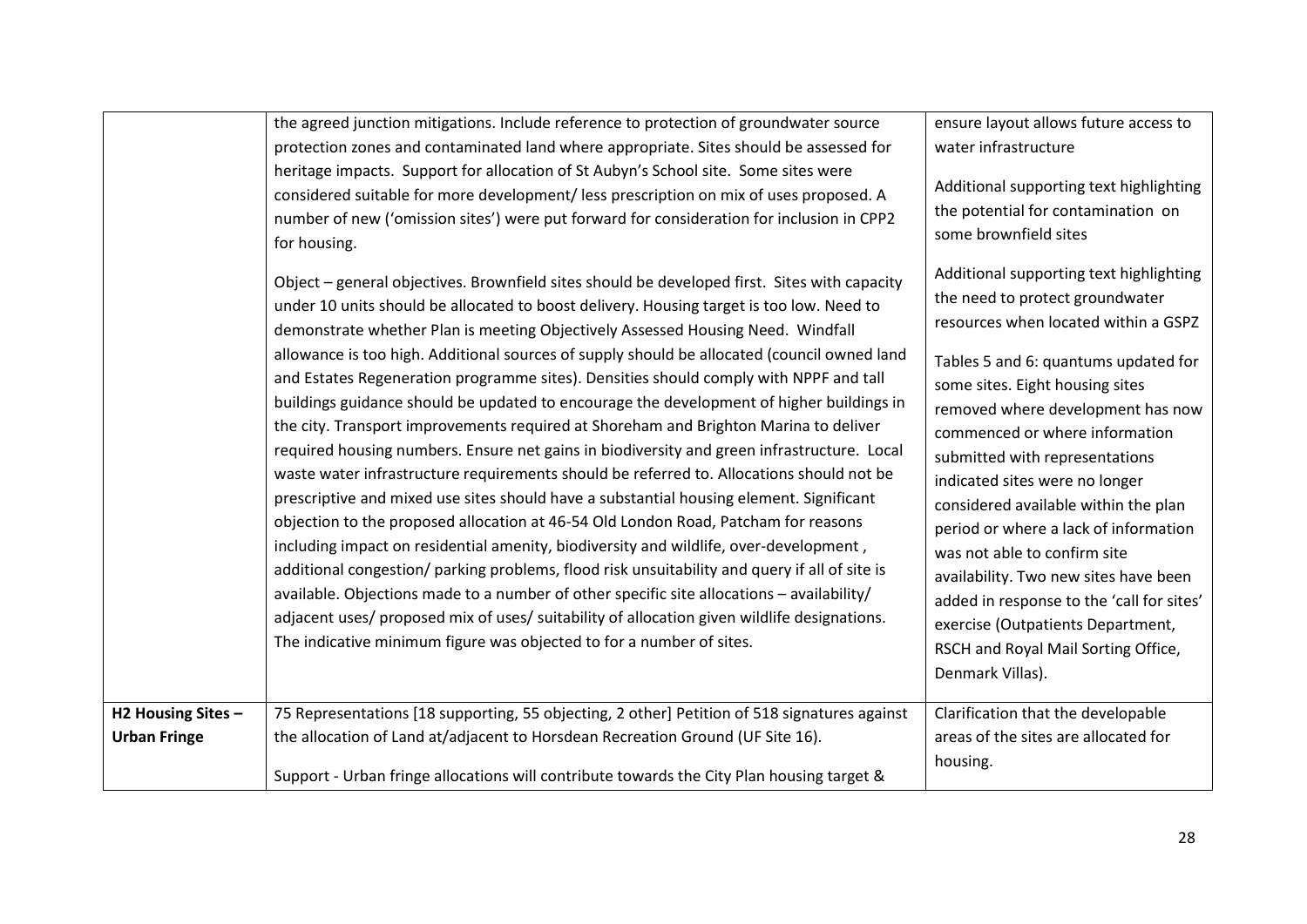| overall housing requirements. Potential for sites to improve linkages to the South Downs                                                                                                                                                                                                                                                                                                                                                                                                                                                                                                                            | Cross references to SA4 and SA5                                                                                                                                                                                                                                                                                                                                                                                                                                                    |
|---------------------------------------------------------------------------------------------------------------------------------------------------------------------------------------------------------------------------------------------------------------------------------------------------------------------------------------------------------------------------------------------------------------------------------------------------------------------------------------------------------------------------------------------------------------------------------------------------------------------|------------------------------------------------------------------------------------------------------------------------------------------------------------------------------------------------------------------------------------------------------------------------------------------------------------------------------------------------------------------------------------------------------------------------------------------------------------------------------------|
| National Park, contribute to green infrastructure and provide biodiversity gains. Sensitive                                                                                                                                                                                                                                                                                                                                                                                                                                                                                                                         | within policy text.                                                                                                                                                                                                                                                                                                                                                                                                                                                                |
| development is needed to avoid/limit impacts on South Downs National Park. Need to avoid<br>or mitigate impacts on Local Nature Reserves/ecological/biodiversity designations.<br>Development of sites will need to consider impacts on the historic environment (through                                                                                                                                                                                                                                                                                                                                           | Clarification that percentages for<br>family housing are indicative.                                                                                                                                                                                                                                                                                                                                                                                                               |
| heritage impact assessments). Development will need to consider impacts on water<br>sources/drainage. Support for higher housing numbers/increased densities from landowners<br>at Mile Oak Road and Land at former nursery, Saltdean.                                                                                                                                                                                                                                                                                                                                                                              | New criteria requirements adverse<br>biodiversity impacts to be mitigated<br>and net gains provided.                                                                                                                                                                                                                                                                                                                                                                               |
| Object - Sufficient brownfield sites exist in city to avoid need for development on the urban<br>fringe / brownfield sites should be developed first. Urban fringe sites should be developed at<br>higher densities / proposed densities are too low. Indicative housing figures for 3 sites are<br>higher than recommended in the Urban Fringe Assessments (no explanation is provided for<br>this). Several of the proposed sites are subject to ecology/biodiversity designations. Require                                                                                                                       | Criteria regarding renewable energy<br>strengthened through reference to<br>achieving higher standards of energy<br>efficiency.                                                                                                                                                                                                                                                                                                                                                    |
| updated transport modelling to test cumulative impact of development on strategic<br>highways network (inc A27 junctions) and ensure adequate mitigation. Objections from local<br>residents to several proposed UF allocations: Land at/adj Horsdean Recreation Ground (15<br>objections and petition signed by over 500 residents); Land at Ladies Mile (15 objections);<br>Land at South Downs Riding School & Reservoir Site (5 objections) Objections from<br>landowners/developers seeking higher housing numbers at Benfield Valley, Land at Coldean<br>Lane & Land adj to Brighton Race Course (Whitehawk). | Explanation of additional criteria<br>relating to phasing of development<br>with sewerage network reinforcement<br>and planning layout to ensure future<br>access to water infrastructure.<br>Table 7 updated: some clusters of<br>sites split into two sites to reflect<br>recent planning consents with<br>consequential amendments to site<br>area and quantums and updated<br>information on deliverability; key site<br>consideration amended to reflect<br>updated evidence. |
|                                                                                                                                                                                                                                                                                                                                                                                                                                                                                                                                                                                                                     | Supporting text amended to include                                                                                                                                                                                                                                                                                                                                                                                                                                                 |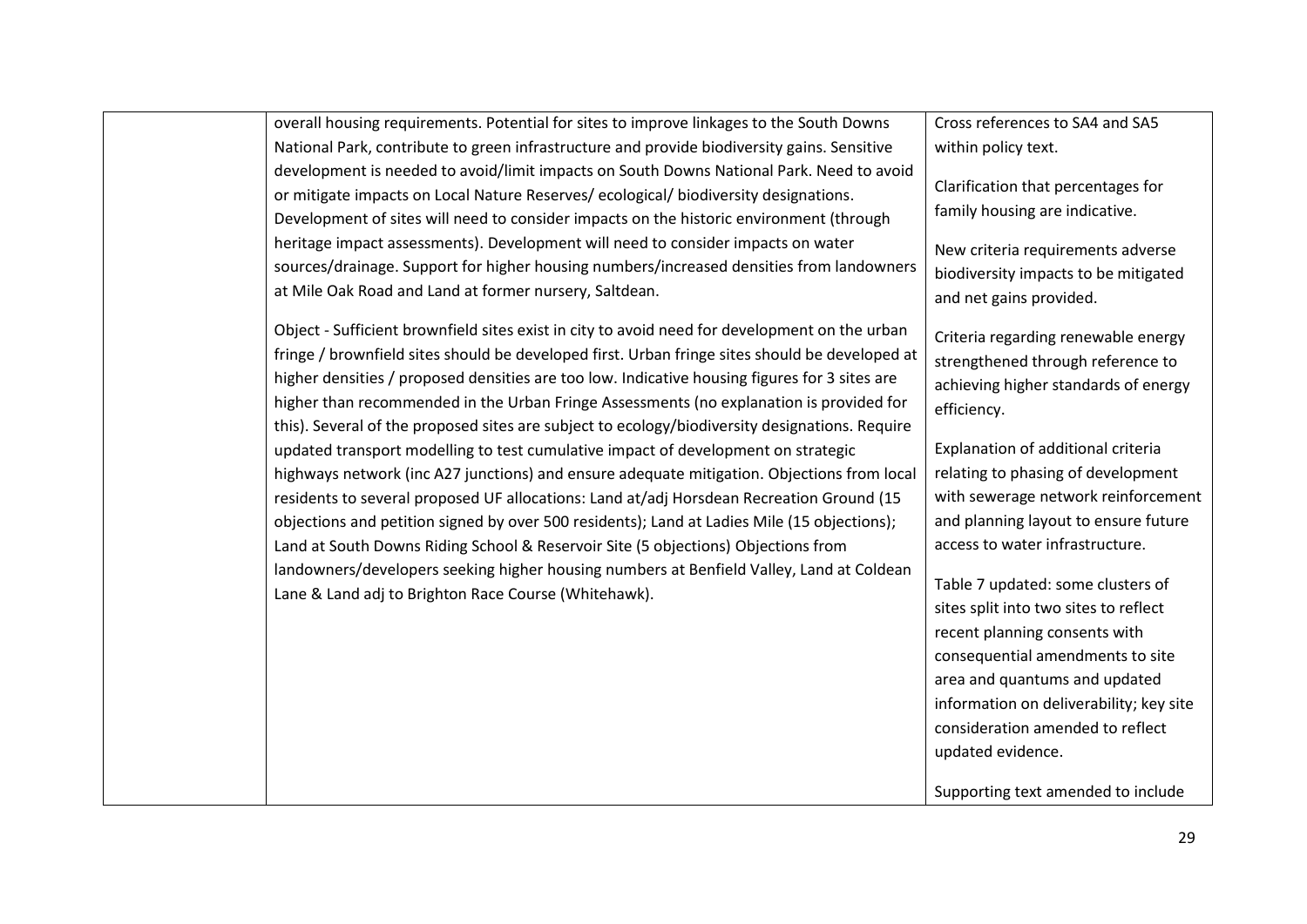|                                           |                                                                                               | further justification on the proportion |
|-------------------------------------------|-----------------------------------------------------------------------------------------------|-----------------------------------------|
|                                           |                                                                                               | of family housing to be sought;         |
|                                           |                                                                                               | reference to seeking biodiversity net   |
|                                           |                                                                                               | gains in site allocations; reference to |
|                                           |                                                                                               | design and materials reflecting the     |
|                                           |                                                                                               | Integrated Landscape Character          |
|                                           |                                                                                               | Assessment; reference to ecological     |
|                                           |                                                                                               | survey requirements relating to         |
|                                           |                                                                                               | designated biodiversity sites;          |
|                                           |                                                                                               | reference to some sites being within    |
|                                           |                                                                                               | GSPZ; reference to the potential for    |
|                                           |                                                                                               | contamination on some sites.            |
|                                           |                                                                                               | Clarification of indicative numbers of  |
| <b>H3 Purpose Built</b><br><b>Student</b> | 28 Representations [18 supporting, 10 objecting]                                              |                                         |
| Accommodation                             | Support - general support for policy. Support PBSA as it can free up HMOs. Support not        | bedspaces in policy wording and table.  |
| (PBSA)                                    | setting a target in policy. Support PBSAs being provided at Moulsecoomb and Falmer            | Following assessment of sites put       |
|                                           | campuses - more should be accommodated there. Refer to opportunities for biodiversity         | forward for consideration additional    |
|                                           | net gains. Include reference to surface water protection zone with one site allocation (Lewes | PBSA site allocated at 45&47            |
|                                           | Road Bus Garage site). Students should remain in PBSA. Concern with London Road site          | Hollingdean Road.                       |
|                                           | allocation - large number of students in area - concern with impact on primary school.        |                                         |
|                                           | Ensure impact on primary care services considered.                                            |                                         |
|                                           |                                                                                               |                                         |
|                                           | Object - Should be a greater emphasis on campus developments. Insufficient site allocations   |                                         |
|                                           | to meet need for student housing. Sites should be developed at higher densities. Windfall     |                                         |
|                                           | sites should also be encouraged. Alternative sites proposed at Enterprise Point, 27-31        |                                         |
|                                           | Church Street and at 45 & 47 Hollingdean Road. It is a pre-requisite with the allocation of   |                                         |
|                                           | Lewes Road Bus depot that the operational requirements of bus depot are to be maintained.     |                                         |
|                                           | Concern over phasing of development at Lewes Road Bus Garage to ensure that delivery of       |                                         |
|                                           | sewage infrastructure aligns with the development. Need for sympathetic design adjacent       |                                         |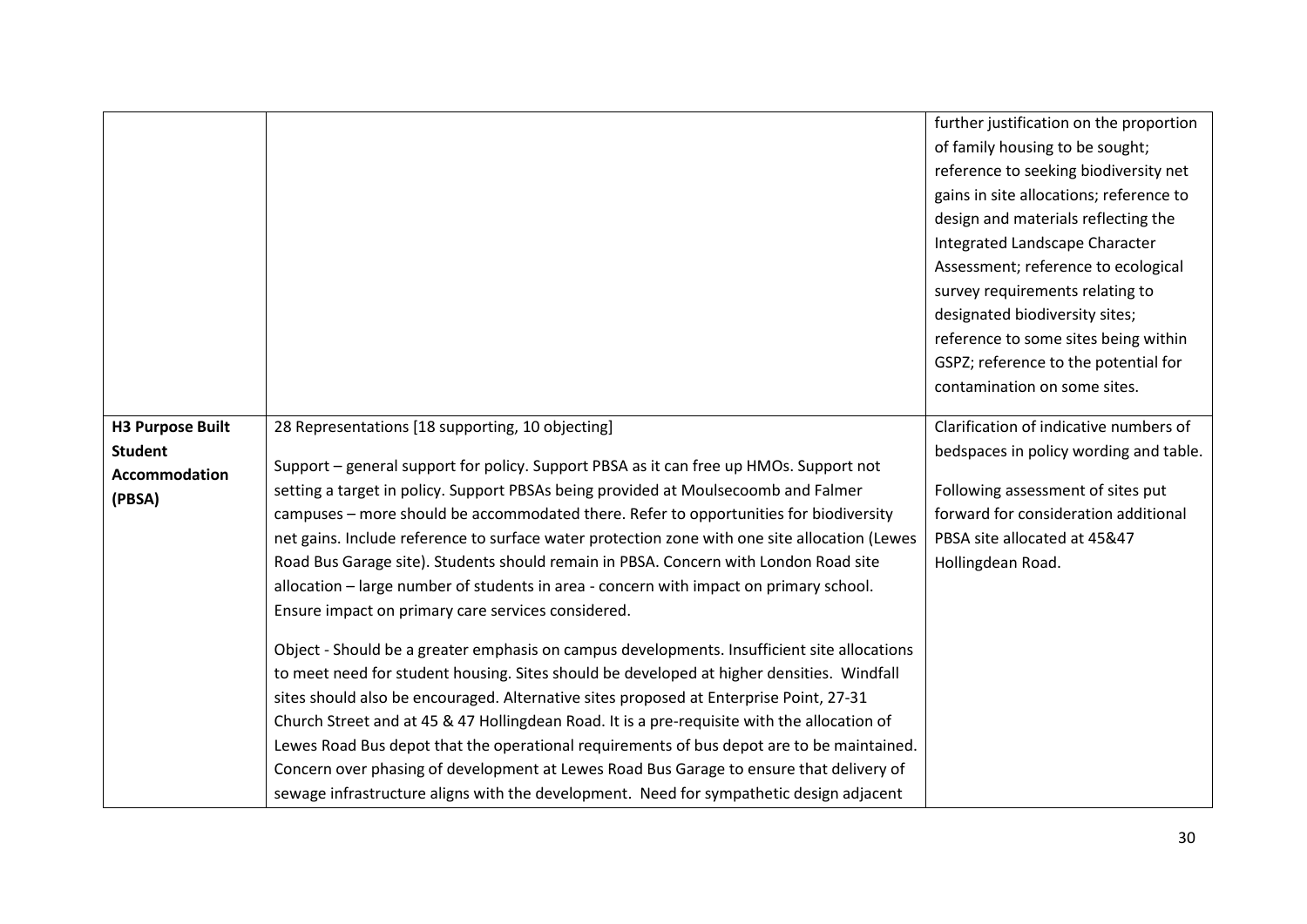|                            | heritage assets. Too many PBSAs.                                                                                                        |                                                                        |
|----------------------------|-----------------------------------------------------------------------------------------------------------------------------------------|------------------------------------------------------------------------|
| <b>E1 Opportunity site</b> | 12 Representations [9 supporting, 3 objecting]                                                                                          | No changes to policy wording or site                                   |
| for business and           |                                                                                                                                         | boundary.                                                              |
| warehouse uses             | Support – consider appropriate response given need to safeguard industrial land and                                                     |                                                                        |
|                            | demand for employment land. Supports job creation. Include in policy reference to                                                       | Additional wording to supporting text                                  |
|                            | requiring a minimum requirement of GI development to ensure net gains to biodiversity.<br>Could refer to contaminated land if relevant. | to clarify biodiversity requirements re<br><b>Local Wildlife Sites</b> |
|                            |                                                                                                                                         |                                                                        |
|                            | Object - amend boundary to reflect Benfield Valley Local Wildlife Sites. Remove mention of                                              |                                                                        |
|                            | a strategic scale waste management facility both in section E1 and elsewhere within the City                                            |                                                                        |
|                            | Plan Part Two proposals - any such facility proposals are yet to be finalised and could                                                 |                                                                        |
|                            | negatively impact on other future proposals for use of the land.                                                                        |                                                                        |
|                            |                                                                                                                                         |                                                                        |
| Any Other                  | 51 Representations making a range of comments:                                                                                          |                                                                        |
| <b>Comments</b>            | Consider CPP2 does not address challenges facing city - lacks ambition and foresight - not                                              | References to NPPF have been                                           |
|                            | creative; need for good quality and bold architecture and greater density; challenges facing                                            | updated where appropriate and                                          |
|                            | high streets; accommodating housing needs; CPP2 needs to address well-being, social justice                                             | opportunities sought throughout plan                                   |
|                            | and quality of life While easier to navigate - query length and detail of reasoned justification                                        | to streamline the supporting text.                                     |
|                            | and query why it is not called supporting text. Object to CPP2 in its entirety - draft CPP2                                             |                                                                        |
|                            | policies should be incorporated into a re-opened CPP1 consultation. Need to ensure CPP2 is                                              |                                                                        |
|                            | consistent with new NPPF. Duty to cooperate section should include role of Neighbourhood                                                |                                                                        |
|                            | Plans                                                                                                                                   |                                                                        |
|                            |                                                                                                                                         |                                                                        |
|                            | Housing Numbers/ Housing Delivery - too low - suggestions put forward - increase density                                                | See Housing Provision Topic Paper                                      |
|                            | in certain areas; look outside city and work with community self-build groups; relocate                                                 | update.                                                                |
|                            | allotments to free up land. Housing Numbers/ Housing Delivery - concerns with government                                                |                                                                        |
|                            | targets - emphasis should be on brownfield sites first. Urban green space must be protected                                             |                                                                        |
|                            | and development restricted to Brownfield sites. More explicit support and detail should be                                              |                                                                        |
|                            | included in CPP2 on Community Self Build (CSB)                                                                                          |                                                                        |
|                            |                                                                                                                                         |                                                                        |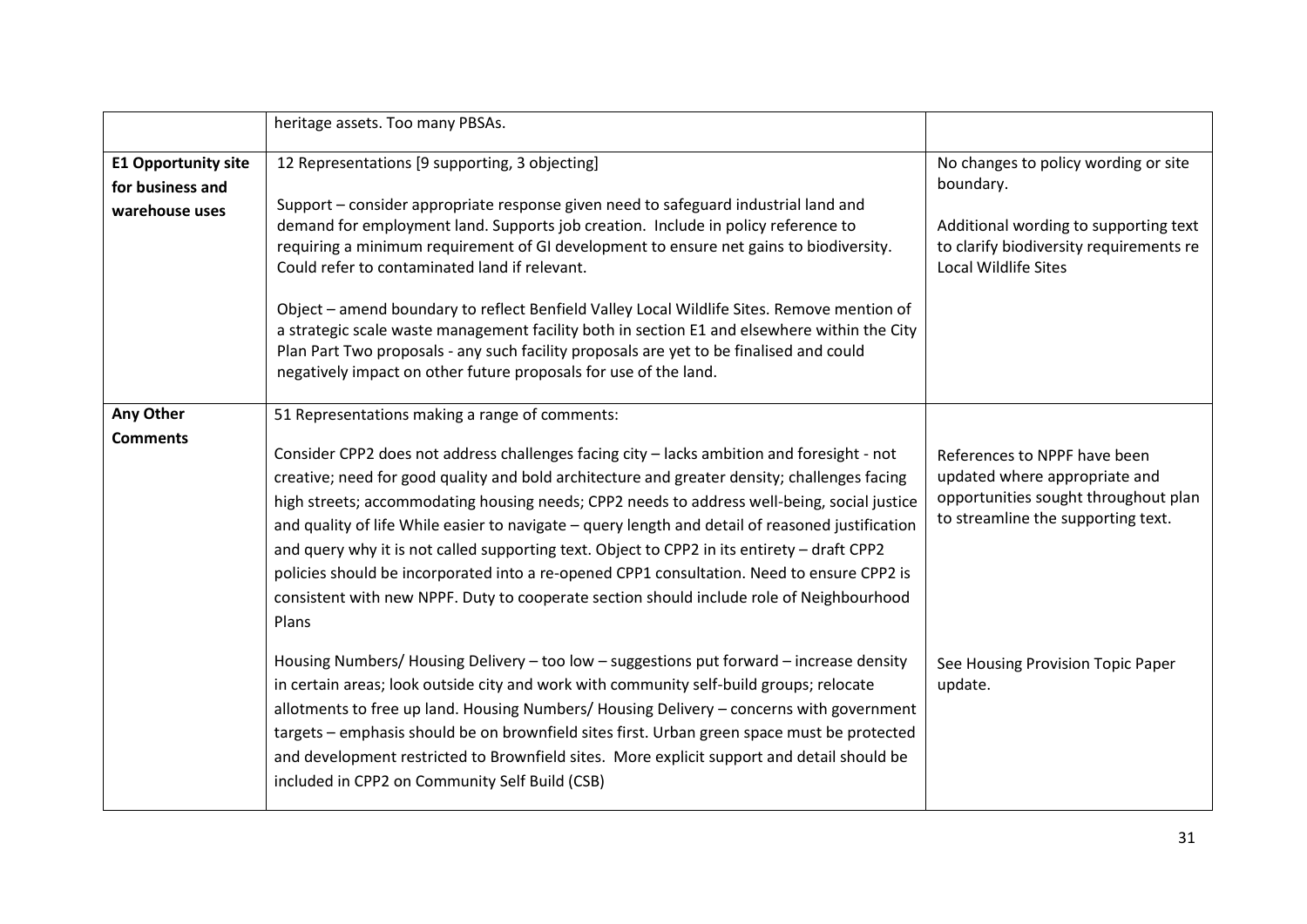|                       | Concern about implementation and enforcement of policies; ensure coordination of                                                                                                                                                                                                                                                                                                                                                                                                                                                                                                                                            |                                                                                                                                         |
|-----------------------|-----------------------------------------------------------------------------------------------------------------------------------------------------------------------------------------------------------------------------------------------------------------------------------------------------------------------------------------------------------------------------------------------------------------------------------------------------------------------------------------------------------------------------------------------------------------------------------------------------------------------------|-----------------------------------------------------------------------------------------------------------------------------------------|
|                       | proposals and greater transparency in developer contributions.                                                                                                                                                                                                                                                                                                                                                                                                                                                                                                                                                              |                                                                                                                                         |
|                       | Transport - radical measures required to tackle traffic pollution and need for investment in<br>public transport (eg metro systems). Considers CPP2 has not addressed the impact of<br>planned development on eastern urban fringe on traffic congestion and air quality targets<br>and would therefore be found unlawful. Cycle network requires improvements and upgrade.<br>Parking Provision - specific request for Hove Neighbourhood Area<br>Retail related concerns- omission of Special Retail Area (St James Street)<br>Design and Heritage -plan should map of sculpture/installations; Make spaces age friendly; |                                                                                                                                         |
|                       | gaps in protection of certain areas of Hove.<br>Nature conservation - failure to fulfil formal duty to consider biodiversity. Need clarity in<br>identifying and naming sites includes LGSs. Consider lack of engagement with wildlife<br>specialists in particular with Local Wildlife Sites Review.                                                                                                                                                                                                                                                                                                                       | See summary of changes to DM37                                                                                                          |
|                       | Need for additional policies - swift boxes, biodiversity and green infrastructure/ natural<br>capital and soils. Need for Food SPD.                                                                                                                                                                                                                                                                                                                                                                                                                                                                                         |                                                                                                                                         |
|                       | Potential for health hub should be considered adjacent SSA7.<br>Consultation and timetable - question format of consultation and whether communities                                                                                                                                                                                                                                                                                                                                                                                                                                                                        |                                                                                                                                         |
|                       | involved and listened too. CPP2 timetable needs to be achievable but ambitious.                                                                                                                                                                                                                                                                                                                                                                                                                                                                                                                                             |                                                                                                                                         |
|                       | Specific queries on background evidence documents - local wildlife sites review, policies<br>map and emerging Strategic Flood Risk Assessment.                                                                                                                                                                                                                                                                                                                                                                                                                                                                              | See schedule of changes to Policies<br>Map; Local Wildlife Site Study Update<br>and Sequential and Exception Test<br><b>Topic Paper</b> |
| <b>Omission Sites</b> | 3 Representations                                                                                                                                                                                                                                                                                                                                                                                                                                                                                                                                                                                                           | Addressed in Site Allocations Topic                                                                                                     |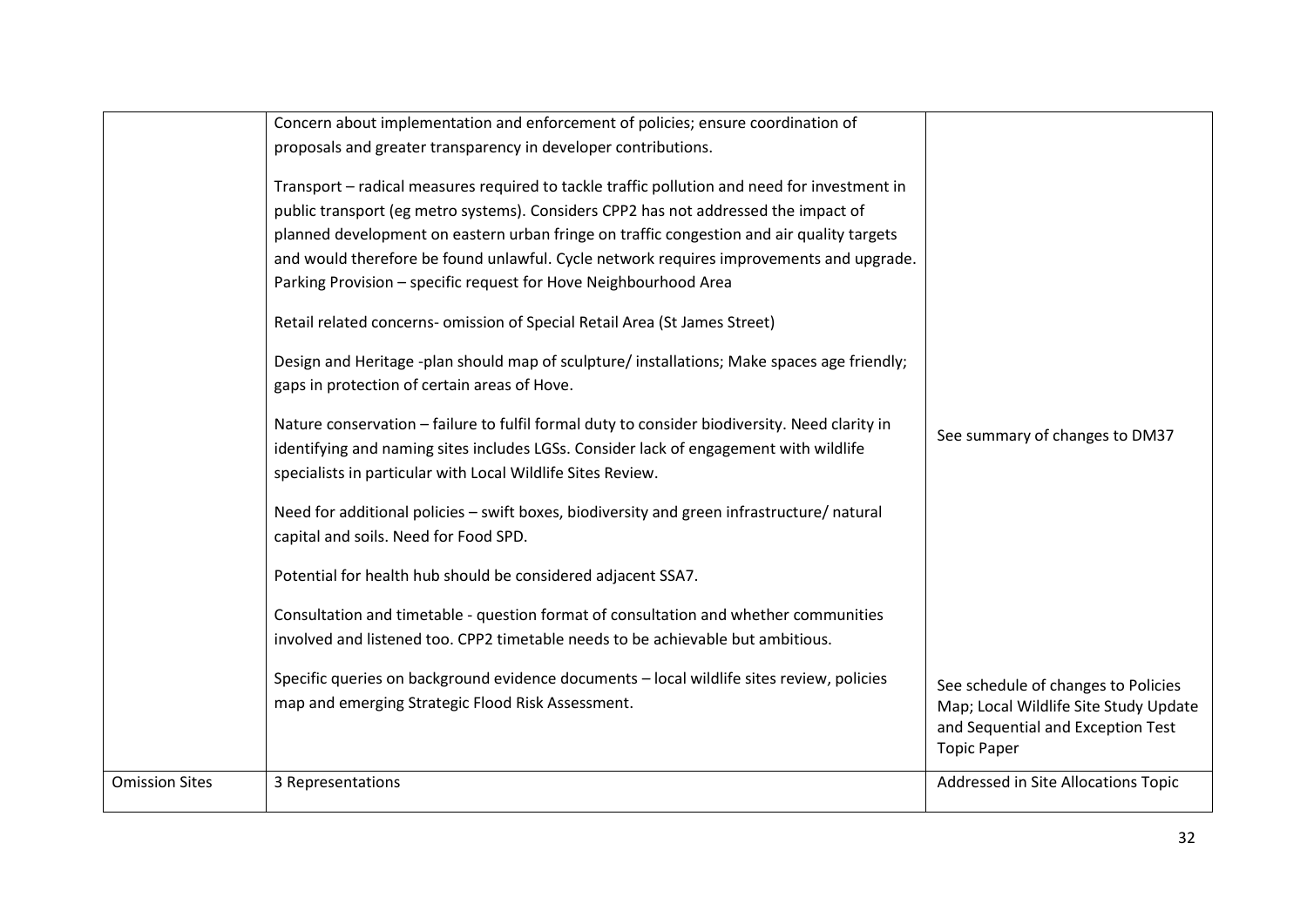|                                       | Opportunity to consolidate and develop primary care and community health infrastructure:        | Paper.                                                         |
|---------------------------------------|-------------------------------------------------------------------------------------------------|----------------------------------------------------------------|
|                                       | extend SSA7 (land adjacent to the Amex stadium) to effectively become a strategic site zone     |                                                                |
|                                       | that incorporates the existing leisure centre, community centre, children's services and        |                                                                |
|                                       | miscellaneous other sites in order to facilitate a multi-sector community infrastructure        |                                                                |
|                                       | proposal that is developed in the most coherent way possible.                                   |                                                                |
|                                       | The Brighton Racecourse and Adjacent Land should be included as a strategic allocation in       |                                                                |
|                                       | the CPP2 to allow for refurbishment of racecourse and other uses (hotel, residential).          |                                                                |
|                                       | Should be no further sites allocations focus on utilising and fillings emply buildings and      |                                                                |
|                                       | clamp down on second homes and holiday lets. Audit of existing assets.                          |                                                                |
| Sustainability                        | 7 representations [4 objecting, 3 general comments]                                             | Addressed in Proposed Submission                               |
| Appraisal                             |                                                                                                 | <b>CPP2 Sustainability Appraisal</b>                           |
|                                       | Query particular site assessments content and process. Sustainability Appraisal not assessed    |                                                                |
|                                       | reasonable alternative for one policy. Disagreement with policy appraisals for particular sites |                                                                |
|                                       |                                                                                                 |                                                                |
|                                       | or policies. Query information sources for likely future baseline.                              |                                                                |
| <b>General Equalities</b><br>Question | 12 Representations [2 supporting, 7 objecting, 3 general]                                       | Addressed in Health & Equalities<br>Impact Assessment Addendum |
|                                       | Certain policies have positive equalities implications for certain groups including people with |                                                                |
|                                       | low incomes, disabled people, vulnerable people and older people e.g. DM1, DM4, DM5,            |                                                                |
|                                       | DM22, DM23, DM32, DM33                                                                          |                                                                |
|                                       | Certain policies have adverse equalities implications for certain groups including non-home-    |                                                                |
|                                       | owners (young, low-incomed, BAME and recent immigrants), students, older and disabled           |                                                                |
|                                       | people and are discriminatory e.g. H1, H2, DM2, DM7, DM8, DM33                                  |                                                                |
|                                       | HEQIA failed to accurately assess impacts of DM2 and DM7 on young adults and people with        |                                                                |